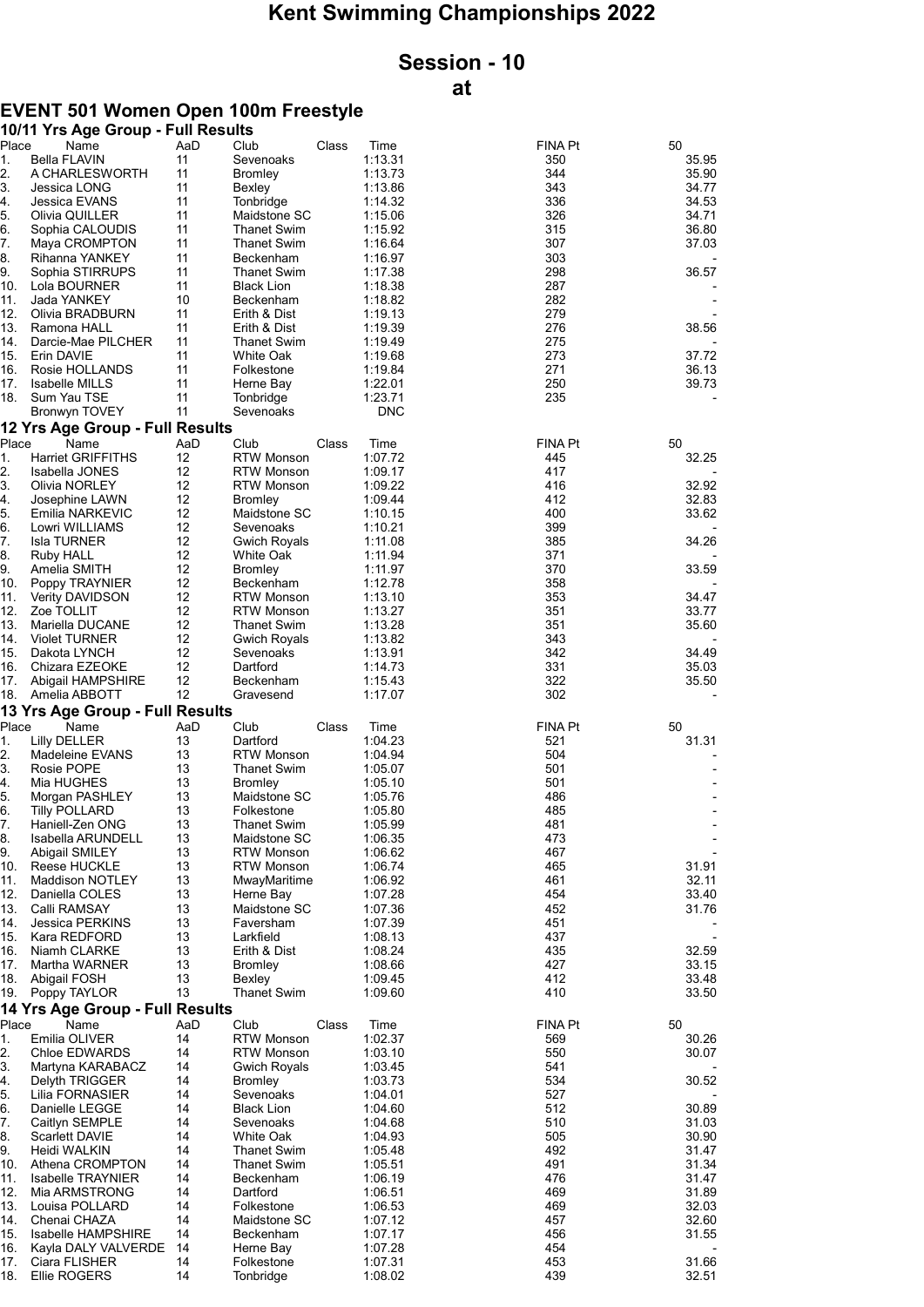| 19.         | Isla HEALY                                                                            | 14        | Maidstone SC                       |       | 1:08.77            | 425                   | 31.54          |
|-------------|---------------------------------------------------------------------------------------|-----------|------------------------------------|-------|--------------------|-----------------------|----------------|
|             | 15 Yrs Age Group - Full Results                                                       |           |                                    |       |                    |                       |                |
| Place<br>1. | Name<br>Emily SERAFINI                                                                | AaD<br>15 | Club<br><b>Bromley</b>             | Class | Time<br>1:01.72    | <b>FINA Pt</b><br>588 | 50             |
| 2.          | Hannah MURPHY                                                                         | 15        | Maidstone SC                       |       | 1:01.83            | 584                   |                |
| 3.          | Kahlen ARUNDELL                                                                       | 15        | Maidstone SC                       |       | 1:02.07            | 578                   |                |
| 4.          | Annie SANDERS                                                                         | 15        | <b>Gwich Royals</b>                |       | 1:02.36            | 570                   | 30.03          |
| 5.          | Jessica GABLE                                                                         | 15        | <b>RTW Monson</b>                  |       | 1:02.67            | 561                   | 30.04          |
| 6.<br>7.    | <b>Beatrice PICKERING</b><br>Emily-Rose EVANS                                         | 15<br>15  | <b>Bromley</b><br>Dover Life       |       | 1:02.76<br>1:02.88 | 559<br>556            | 31.47          |
| 8.          | Si Yao Peony LEE                                                                      | 15        | Sevenoaks                          |       | 1:03.36            | 543                   | 30.02          |
| 9.          | Evie SMITH                                                                            | 15        | Maidstone SC                       |       | 1:03.47            | 540                   | 30.11          |
| 10.         | Fern GRAY                                                                             | 15        | Sevenoaks                          |       | 1:04.37            | 518                   | 31.06          |
| 11.         | Louise TAYLOR                                                                         | 15        | Beckenham                          |       | 1:04.60            | 512                   | 29.91          |
| 12.<br>13.  | Chloe DESIDERIO                                                                       | 15<br>15  | Dover Life                         |       | 1:05.21            | 498<br>496            | 30.28<br>30.81 |
| 14.         | Amelia TOVEY<br>Ella REDFORD                                                          | 15        | Sevenoaks<br>Larkfield             |       | 1:05.30<br>1:05.66 | 488                   | 31.36          |
| 15.         | Cora TARLING                                                                          | 15        | Bexley                             |       | 1:05.75            | 486                   |                |
| 16.         | Aliyana BRADSHAW                                                                      | 15        | <b>Black Lion</b>                  |       | 1:06.13            | 478                   | 31.73          |
| 17.         | Alice BLACK                                                                           | 15        | Erith & Dist                       |       | 1:06.59            | 468                   | 32.38          |
| 18.         | Lyanna GORE                                                                           | 15        | Larkfield                          |       | 1:07.02            | 459                   | 32.04          |
| 19.<br>20.  | Abigail SAUNDERS<br>Hajar DELLYS                                                      | 15<br>15  | Sevenoaks<br>Folkestone            |       | 1:07.27<br>1:08.82 | 454<br>424            | 31.90<br>33.02 |
|             | 16 Yrs Age Group - Full Results                                                       |           |                                    |       |                    |                       |                |
| Place       | Name                                                                                  | AaD       | Club                               | Class | Time               | <b>FINA Pt</b>        | 50             |
| 1.          | Kasia TITTERTON                                                                       | 16        | <b>Bromley</b>                     |       | 59.13              | 668                   |                |
| 2.          | Izabella OKARO                                                                        | 16        | Sevenoaks                          |       | 59.32              | 662                   |                |
| 3.          | Lola BURNS                                                                            | 16        | Beckenham                          |       | 1:00.93            | 611                   | 29.51          |
| 4.          | Lilly-Marie DERRY                                                                     | 16        | Sevenoaks                          |       | 1:01.73            | 587                   |                |
| 5.          | Annabella COTTRELL                                                                    | 16        | <b>Gwich Royals</b>                |       | 1:01.83            | 584                   |                |
| 6.<br>7.    | Amber PIPER                                                                           | 16<br>16  | <b>Thanet Swim</b><br>Maidstone SC |       | 1:02.59            | 563<br>552            | 29.73          |
| 8.          | Amy CONNER<br>Martha ROBERTS                                                          | 16        | Sevenoaks                          |       | 1:03.01<br>1:03.22 | 547                   | 30.50          |
| 9.          | Abbie OUTRAM                                                                          | 16        | Maidstone SC                       |       | 1:03.33            | 544                   | 30.73          |
| 10.         | Katie WEEKLY                                                                          | 16        | Beckenham                          |       | 1:03.50            | 540                   | 30.40          |
| 11.         | <b>Charlotte MARSHALL</b>                                                             | 16        | Sevenoaks                          |       | 1:04.00            | 527                   | 31.10          |
| 12.         | Lily BARWICK                                                                          | 16        | <b>RTW Monson</b>                  |       | 1:04.02            | 526                   | 30.53          |
| 13.         | Freya JOHNSTON                                                                        | 16        | Folkestone                         |       | 1:04.16            | 523                   | 30.58          |
| 14.         | Sophia O'NEILL                                                                        | 16        | Orpington OJ                       |       | 1:04.59            | 513                   |                |
| 15.<br>16.  | Erica MCGLINCHEY<br>Fern SNEDDON                                                      | 16<br>16  | Gwich Royals<br>RTW Monson         |       | 1:05.17<br>1:26.54 | 499<br>213            | 31.09<br>40.61 |
|             | Samriddhi DAS                                                                         | 16        | Sevenoaks                          | 6     | <b>DNC</b>         |                       |                |
|             | 17 Yrs/Over Age Group - Full Results                                                  |           |                                    |       |                    |                       |                |
|             |                                                                                       |           |                                    |       |                    |                       |                |
|             |                                                                                       |           |                                    | Class | Time               |                       |                |
| Place<br>1. | Name<br>Evelyn DAVIS                                                                  | AaD<br>18 | Club<br><b>Bromley</b>             |       | 56.02              | <b>FINA Pt</b><br>786 | 50<br>27.42    |
| 2.          | Katie LATHAM                                                                          | 25        | <b>Bromley</b>                     |       | 58.14              | 703                   | 27.96          |
| 3.          | Emma VAN SELM                                                                         | 19        | <b>Bromley</b>                     |       | 58.64              | 685                   | 28.42          |
| 4.          | Caitlin EBBAGE                                                                        | 17        | Tonbridge                          |       | 59.04              | 671                   | 28.49          |
| 5.          | Tiegan CHILD                                                                          | 20        | <b>Bromley</b>                     |       | 59.59              | 653                   |                |
| 6.          | Annabel SMITH                                                                         | 19        | <b>Bromley</b>                     |       | 59.96              | 641                   |                |
| 7.          | Lilie CHAMBERS                                                                        | 18        | Sevenoaks                          |       | 1:00.40            | 627                   |                |
| 8.<br>9.    | Amelia CHILDS                                                                         | 18<br>18  | Sevenoaks<br>Orpington OJ          |       | 1:00.58<br>1:01.40 | 621<br>597            | 29.55<br>29.43 |
| 10.         | Blythe JOLLEY-ELLIS<br>Rae STRAUPENIEKS                                               | 18        | <b>Bromley</b>                     |       | 1:01.79            | 586                   |                |
| 11.         | Mia COLYER                                                                            | 17        | <b>Black Lion</b>                  |       | 1:01.88            | 583                   | 29.61          |
| 12.         | Annabel WILSON                                                                        | 18        | Beckenham                          |       | 1:02.12            | 576                   | 29.79          |
| 13.         | Lilou SAEIJS                                                                          | 17        | <b>Bromley</b>                     |       | 1:02.36            | 570                   | 29.49          |
| 14.         | Eliza POWELL                                                                          | 18        | <b>Bromley</b>                     |       | 1:02.44            | 567                   | 30.16          |
| 15.         | <b>Edith NORTON</b>                                                                   | 19        | Sevenoaks                          |       | 1:03.23            | 546                   | 30.26          |
| 16.<br>17.  | Holly COLWELL<br>Hannah ELVIDGE                                                       | 18<br>20  | Sevenoaks<br>Sevenoaks             |       | 1:03.33<br>1:03.52 | 544<br>539            | 30.39          |
| 18.         | Amelia LODGE                                                                          | 19        | Sevenoaks                          |       | 1:04.13            | 524                   | 30.80          |
| 19.         | Jasmine WALLACE                                                                       | 19        | Sevenoaks                          |       | 1:04.36            | 518                   |                |
| 20.         | Callie-Ann WARRINGTON22                                                               |           | Tonbridge                          |       | 1:04.54            | 514                   | 30.86          |
| 21.         | Daisy WIDDOWSON                                                                       | 18        | Sevenoaks                          |       | 1:04.75            | 509                   | 30.63          |
| 22.         | Samantha JACKSON                                                                      | 17        | Orpington OJ                       |       | 1:04.89            | 506                   | 30.76          |
| 23.<br>24.  | Isabella CLARKE<br>Madeleine SULLIVAN                                                 | 17<br>17  | <b>Black Lion</b><br>Bexley        |       | 1:05.13<br>1:05.29 | 500<br>496            | 31.54          |
|             |                                                                                       |           |                                    |       |                    |                       |                |
| Place       | <b>Combined Result - Multi-Classification by British Para-Swimming Points</b><br>Name | AaD       | Club                               | Class | Time               | <b>BDPoints</b>       | 50             |
| 1.          | Fern SNEDDON                                                                          | 16        | <b>RTW Monson</b>                  | 6     | 1:26.54            | 561                   | 40.61          |
|             | <b>EVENT 502 Men Open 100m Freestyle</b>                                              |           |                                    |       |                    |                       |                |
|             | 10/11 Yrs Age Group - Full Results                                                    |           |                                    |       |                    |                       |                |
| Place       | Name                                                                                  | AaD       | Club                               | Class | Time               | <b>FINA Pt</b>        | 50             |
| 1.          | Charlie BRAID                                                                         | 11        | Gwich Royals                       |       | 1:09.71            | 304                   |                |
| 2.          | Hayden SANDERS                                                                        | 11        | Gwich Royals                       |       | 1:10.97            | 288                   | 33.81          |
| 3.          | Maksim ANDRUKOVICS                                                                    | -11       | Beckenham                          |       | 1:16.13            | 233                   |                |
| 4.          | Jake MOK                                                                              | 11        | White Oak                          |       | 1:16.34            | 232                   | 36.29          |
| 5.<br>6.    | Thomas DE CRUZ<br><b>Phoenix CLARY</b>                                                | 10<br>10  | Beckenham<br><b>RTW Monson</b>     |       | 1:17.24<br>1:19.91 | 224<br>202            |                |
| 7.          | Oliver CARR                                                                           | 11        | Maidstone SC                       |       | 1:19.96            | 201                   | 37.06          |
| 8.          | Lucas BOND                                                                            | 11        | Orpington OJ                       |       | 1:21.10            | 193                   | 36.06          |
|             | 12 Yrs Age Group - Full Results                                                       |           |                                    |       |                    |                       |                |
| Place       | Name                                                                                  | AaD       | Club                               | Class | Time               | <b>FINA Pt</b>        | 50             |
| 1.          | Thomas LOVE                                                                           | 12        | Beckenham                          |       | 1:08.00            | 328                   |                |
| 2.          | Oliver BECKWITH                                                                       | 12        | MwayMaritime                       |       | 1:08.98            | 314                   |                |
| 3.          | William SEREKI                                                                        | 12        | Maidstone SC                       |       | 1:09.23            | 311                   | 33.39          |
| 4.<br>5.    | Jago DALEY-ALLISON<br>Charlie COCKS                                                   | 12<br>12  | Beckenham<br>Thanet Swim           |       | 1:09.79<br>1:09.91 | 303<br>302            | 33.88<br>33.93 |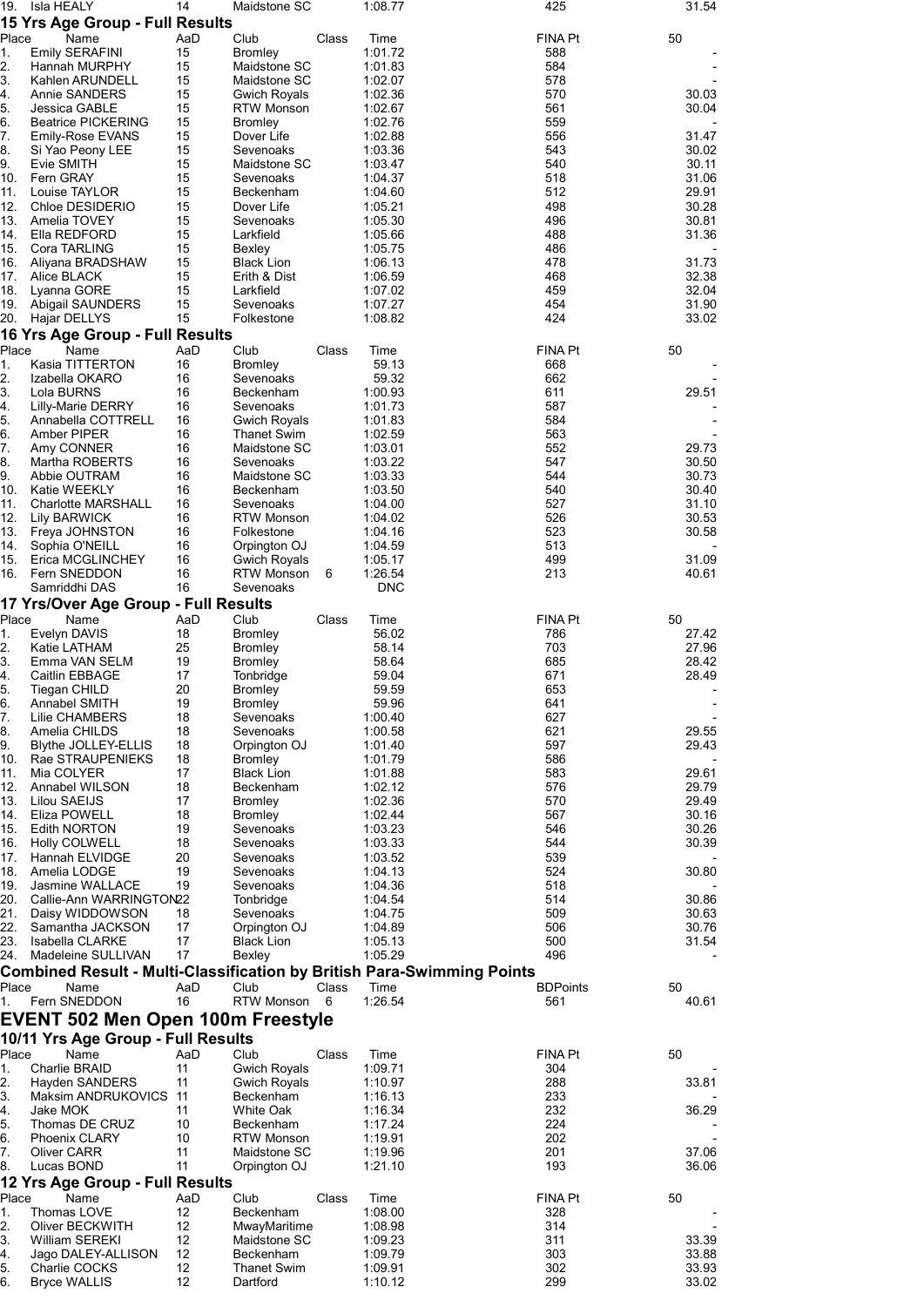| 7.<br>8.    | <b>Finlay SMITH</b><br>Henry SHEPHERD          | 12<br>12  | <b>Thanet Swim</b>                         |       | 1:10.77<br>1:11.53    | 291<br>282                  | 34.37<br>34.63 |
|-------------|------------------------------------------------|-----------|--------------------------------------------|-------|-----------------------|-----------------------------|----------------|
| 9.          | Wyn WILLIAMS                                   | 12        | Orpington OJ<br><b>Bromley</b>             |       | 1:12.13               | 275                         |                |
| 10.         | Damian DADKOV                                  | 12        | <b>Bromley</b>                             |       | 1:12.43               | 271                         | 33.36          |
| 11.<br>12.  | Lanre DADA<br><b>Zyrell ONG</b>                | 12<br>12  | Maidstone SC<br>Thanet Swim                |       | 1:12.90<br>1:13.00    | 266<br>265                  | 34.41          |
| 13.         | George O'CONNELL                               | 12        | Erith & Dist                               |       | 1:13.47               | 260                         | 34.96          |
| 14.         | Benan BLOOM                                    | 12<br>12  | Bexley                                     |       | 1:13.56               | 259                         |                |
| 15.<br>16.  | <b>Riley GILHAM</b><br>Ethan GREEN             | 12        | Bexley<br>Sevenoaks                        |       | 1:14.70<br>1:14.75    | 247<br>247                  | 35.46          |
| 17.         | Sebastian TAYLOR                               | 12        | Sevenoaks                                  |       | 1:15.40               | 240                         | 35.39          |
| 18.<br>19.  | Alexandros KAPATOS<br>Thomas MURPHY            | 12<br>12  | Dartford<br>Maidstone SC                   |       | 1:15.79<br>1:17.77    | 237<br>219                  | 35.65<br>35.63 |
|             | 13 Yrs Age Group - Full Results                |           |                                            |       |                       |                             |                |
| Place       | Name                                           | AaD       | Club                                       | Class | Time                  | FINA Pt<br>50               |                |
| 1.          | <b>Filip GRIGORAS</b>                          | 13        | <b>Thanet Swim</b>                         |       | 1:02.05               | 432                         |                |
| 2.<br>3.    | Caspar NALEPA<br>George GOODWIN                | 13<br>13  | Gwich Royals<br><b>Black Lion</b>          |       | 1:03.04<br>1:03.27    | 412<br>407                  | 29.75<br>30.17 |
| 4.          | Jeremiah CARNEGIE                              | 13        | Beckenham                                  |       | 1:04.08               | 392                         | 30.45          |
| 5.          | <b>Edward WILLIAMS</b>                         | 13        | Dover Life                                 |       | 1:04.28               | 388                         | 30.41          |
| 6.<br>7.    | Raef OWEN<br><b>Stanley READER</b>             | 13<br>13  | <b>Gwich Royals</b><br><b>Gwich Royals</b> |       | 1:05.13<br>1:05.45    | 373<br>368                  | 31.32<br>31.05 |
| 8.          | Leo NIKOLIC                                    | 13        | Dartford                                   |       | 1:06.10               | 357                         | 31.28          |
| 9.<br>10.   | James TAYLOR-WRIGHT 13                         | 13        | RTW Monson                                 |       | 1:06.42<br>1:07.21    | 352<br>340                  | 31.54<br>32.39 |
| 11.         | Aaron GREEN<br>Albert BROOKS                   | 13        | Sevenoaks<br><b>Bromley</b>                |       | 1:07.32               | 338                         | 30.92          |
| 12.         | Aaron MAGCANAN                                 | 13        | Orpington OJ                               |       | 1:07.64               | 333                         |                |
| 13.<br>14.  | Oliver GOODE                                   | 13<br>13  | Beckenham                                  |       | 1:07.89               | 329<br>323                  | 32.28<br>32.63 |
| 15.         | Mason ROWE<br>Dylan ODELEYE                    | 13        | Bexley<br><b>Bromley</b>                   |       | 1:08.34<br>1:08.43    | 322                         |                |
| 16.         | <b>Rishan SHANKAR</b>                          | 13        | Beckenham                                  |       | 1:08.92               | 315                         | 32.66          |
| 17.<br>18.  | Sebastian HARMER                               | 13<br>13  | Maidstone SC                               |       | 1:08.99               | 314<br>311                  | 33.15<br>32.19 |
| 19.         | Jack MANSER<br><b>Thomas ATKINS</b>            | 13        | Dover Life<br>Herne Bay                    |       | 1:09.22<br>1:09.26    | 310                         |                |
| 20.         | Nathaniel SAWYER                               | 13        | Beckenham                                  |       | 1:09.84               | 303                         | 32.83          |
|             | 14 Yrs Age Group - Full Results                |           |                                            |       |                       |                             |                |
| Place<br>1. | Name<br>Aran BISSETT                           | AaD<br>14 | Club<br><b>RTW Monson</b>                  | Class | Time<br>54.36         | <b>FINA Pt</b><br>50<br>642 | 26.26          |
| 2.          | Max EL-MOKADEM                                 | 14        | <b>RTW Monson</b>                          |       | 57.25                 | 550                         | 27.43          |
| 3.          | Ralph SEREKI                                   | 14        | Maidstone SC                               |       | 59.10                 | 500                         | 27.45          |
| 4.<br>5.    | Oscar COLYER<br>Kal-EI NTIAMOAH                | 14<br>14  | <b>Black Lion</b><br>Beckenham             |       | 1:00.59<br>1:01.42    | 464<br>445                  | 28.81<br>29.74 |
| 6.          | Harry COCKS                                    | 14        | Thanet Swim                                |       | 1:01.55               | 442                         |                |
| 7.          | Finn JACKSON                                   | 14        | Maidstone SC                               |       | 1:02.20               | 428                         | 29.15          |
| 8.<br>9.    | <b>Charley KING</b><br>Alex DUNSMORE           | 14<br>14  | Thanet Swim<br>Erith & Dist                |       | 1:02.56<br>1:03.10    | 421<br>410                  | 30.83          |
| 10.         | Xian Ming Ll                                   | 14        | Tonbridge                                  |       | 1:03.61               | 401                         |                |
| 11.         | Sonny LANDEMAN                                 | 14<br>14  | Bromley<br><b>Bromley</b>                  |       | 1:03.77               | 398<br>396                  | 29.85<br>30.92 |
| 12.<br>13.  | Michael BANKS<br>Ashton SUTTON                 | 14        | Thanet Swim                                |       | 1:03.84<br>1:03.90    | 395                         | 30.49          |
| 14.         | Max POSTLETHWAITE                              | 14        | Dartford                                   |       | 1:04.76               | 380                         | 30.78          |
| 15.<br>16.  | Harri KOKKINI<br>Daniel HARDING                | 14<br>14  | Beckenham<br>Larkfield                     |       | 1:04.81<br>1:05.72    | 379<br>363                  | 30.76<br>30.10 |
| 17.         | Joshua KINSAMBWE                               | 14        | Erith & Dist                               |       | 1:05.75               | 363                         |                |
| 18.         | Xavier CURTIS                                  | 14        | Folkestone                                 |       | 1:05.83               | 361                         |                |
| 19.         | Oluwatimilehin ADELOW014<br><b>Buster BAIN</b> | 14        | Saxon Crown<br><b>Bromley</b>              |       | 1:05.91<br><b>DNC</b> | 360                         |                |
|             | 15 Yrs Age Group - Full Results                |           |                                            |       |                       |                             |                |
| Place       | Name                                           | AaD       | Club                                       | Class | Time                  | <b>FINA Pt</b><br>50        |                |
| 1.<br>2.    | <b>Frederick JONES</b><br>Hayden ANNAN         | 15<br>15  | <b>RTW Monson</b><br><b>RTW Monson</b>     |       | 56.46<br>57.03        | 573<br>556                  | 27.96          |
| 3.          | Kevin CAO                                      | 15        | <b>Gwich Royals</b>                        |       | 57.07                 | 555                         | 27.36          |
| 4.          | Jack PASS                                      | 15        | Sevenoaks                                  |       | 57.14                 | 553                         |                |
| 5.<br>6.    | Ruben COWLEY ANTELO15<br>Tom HAWKINS           | 15        | Tonbridge<br>Bexley                        |       | 57.23<br>57.94        | 550<br>530                  | 28.08<br>27.39 |
| 7.          | Alex YOUSEMAN                                  | 15        | <b>Black Lion</b>                          |       | 58.08                 | 526                         | 28.47          |
| 8.          | Joshua INGLIS                                  | 15        | <b>Bromley</b>                             |       | 58.34                 | 519                         | 28.84          |
| 9.<br>10.   | Demi ALLI<br>Sebastian WILLIAMS                | 15<br>15  | Sevenoaks<br>Beckenham                     |       | 58.71<br>58.76        | 510<br>508                  | 28.16          |
| 11.         | Amel DELANIN                                   | 15        | Bromley                                    |       | 58.95                 | 503                         | 28.34          |
| 12.         | <b>Edouard LECUYER</b>                         | 15        | <b>Bromley</b>                             |       | 59.13                 | 499                         |                |
| 13.<br>14.  | Chengze DUAN<br><b>Henry NORMAN</b>            | 15<br>15  | Sevenoaks<br><b>Bromley</b>                |       | 59.62<br>59.75        | 487<br>483                  | 28.72<br>28.37 |
| 15.         | William CROSSLAND                              | 15        | <b>RTW Monson</b>                          |       | 59.80                 | 482                         | 28.89          |
| 16.         | Thomas LONG                                    | 15        | Gravesend                                  |       | 59.81                 | 482                         | 28.75          |
| 17.<br>18.  | Andreas KOKKINI<br>Lucas MAULE                 | 15<br>15  | Beckenham<br>Sevenoaks                     |       | 1:00.28<br>1:00.73    | 471<br>460                  |                |
| 19.         | Vince MOK                                      | 15        | White Oak                                  |       | 1:00.90               | 457                         | 28.94          |
| 20.         | Louis TAYLOR                                   | 15        | Orpington OJ                               |       | 1:00.93               | 456                         |                |
| 21.<br>22.  | Marcus RICHARDS<br>Harri-James ISAACS          | 15<br>15  | Maidstone SC<br>MwayMaritime               |       | 1:01.14<br>1:01.57    | 451<br>442                  | 29.23          |
| 23.         | Thomas GOLDUP                                  | 15        | Dover Life                                 |       | 1:02.65               | 419                         | 29.69          |
| 24.<br>25.  | Jack WISE<br>Mitchel BROSCH                    | 15<br>15  | Dartford<br>Tonbridge                      |       | 1:03.08<br>1:03.16    | 411<br>409                  | 30.04<br>29.50 |
| 26.         | Charlie BRICE                                  | 15        | Tonbridge                                  |       | 1:03.37               | 405                         | 30.44          |
|             |                                                |           |                                            |       |                       |                             |                |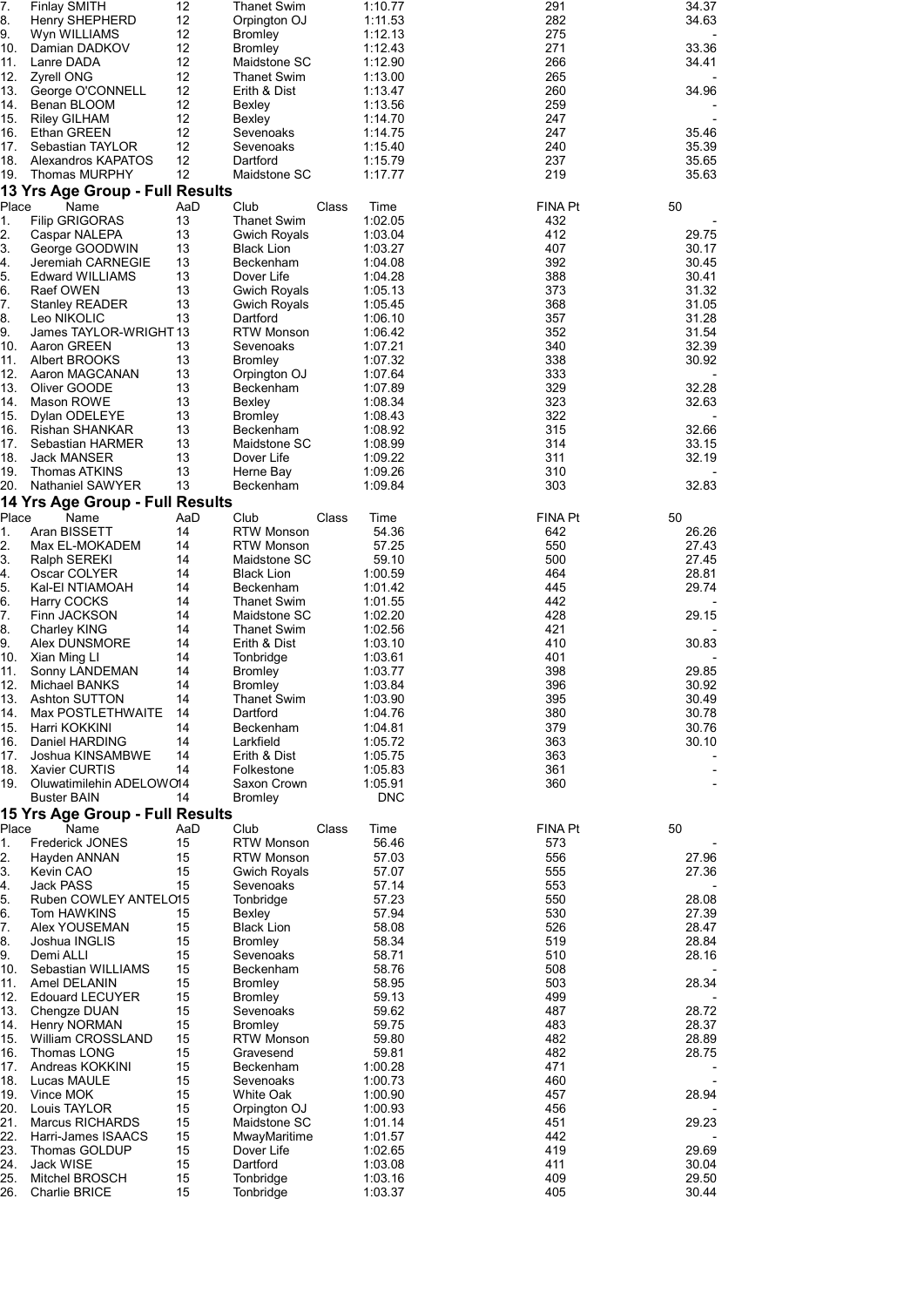|             | 16 Yrs Age Group - Full Results              |           |                                      |                                                                               |                 |                |
|-------------|----------------------------------------------|-----------|--------------------------------------|-------------------------------------------------------------------------------|-----------------|----------------|
| Place       | Name                                         | AaD       | Club                                 | Class<br>Time                                                                 | FINA Pt         | 50             |
| 1.<br>2.    | Samuel LANDER<br>Liam HAMP                   | 16<br>16  | <b>Bromley</b><br><b>Thanet Swim</b> | 55.41<br>55.97                                                                | 606<br>588      | 26.79          |
| 3.          | Samuel RYAN                                  | 16        | Orpington OJ                         | 56.67                                                                         | 567             | 27.51          |
| 4.          | Oscar BEHRENS                                | 16        | Maidstone SC                         | 56.83                                                                         | 562             | 26.49          |
| 4.          | Noah OLADELE-AJOSE                           | 16        | <b>Bromley</b>                       | 56.83                                                                         | 562             | 27.32          |
| 6.          | Bryan DINEV                                  | 16        | Bexley                               | 57.20                                                                         | 551             |                |
| 7.          | Chun Shing YUEN                              | 16        | Ashford Sch                          | 57.81                                                                         | 534             | 28.01          |
| 8.<br>9.    | Kieran ELVY<br>Laurence WILSON               | 16<br>16  | Sevenoaks<br>Beckenham               | 58.14<br>58.33                                                                | 525<br>520      | 28.09          |
| 10.         | Luke ELLIS                                   | 16        | Beckenham                            | 58.96                                                                         | 503             |                |
| 11.         | <b>Albert WHITLOCK</b>                       | 16        | Sevenoaks                            | 59.34                                                                         | 494             | 28.52          |
| 12.         | <b>James SUGRUE</b>                          | 16        | Saxon Crown                          | 59.56                                                                         | 488             |                |
| 13.         | Sam MARTIN-YOUNG                             | 16        | Sevenoaks                            | 59.95                                                                         | 479             |                |
| 14.         | Ethan SOUTHWARD                              | 16        | Beckenham                            | 59.96                                                                         | 478             | 27.73          |
| 15.<br>16.  | <b>Ashton EPHIGENE</b><br>Adam ZOUALI        | 16<br>16  | Erith & Dist<br>Bexley               | 1:00.04<br>1:00.20                                                            | 476<br>473      | 28.22<br>28.14 |
| 17.         | <b>Teddy LEWIS</b>                           | 16        | Saxon Crown                          | 1:00.42                                                                       | 468             | 29.04          |
| 18.         | Raphael HUILLE                               | 16        | Gwich Royals                         | 1:00.64                                                                       | 462             |                |
| 19.         | <b>Toby EDWARDS</b>                          | 16        | RTW Monson                           | 1:00.71                                                                       | 461             | 29.01          |
| 20.         | Owen DUNSMORE                                | 16        | Erith & Dist                         | 1:00.75                                                                       | 460             |                |
| 21.         | <b>Charles STANLEY</b>                       | 16        | Maidstone SC                         | 1:01.21                                                                       | 450             | 28.42          |
|             | 17 Yrs/Over Age Group - Full Results         |           |                                      |                                                                               |                 |                |
| Place<br>1. | Name<br>Joseph DOBB                          | AaD<br>22 | Club                                 | Class<br>Time<br>53.43                                                        | FINA Pt<br>676  | 50             |
| 2.          | Luca MCAVOY                                  | 18        | <b>Bromley</b><br><b>Thanet Swim</b> | 53.60                                                                         | 670             | 25.66          |
| 3.          | Zachary RAYMOND                              | 18        | Sevenoaks                            | 53.66                                                                         | 668             |                |
| 4.          | <b>Matthew ROGERS</b>                        | 22        | <b>Bromley</b>                       | 53.71                                                                         | 666             | 25.89          |
| 5.          | <b>James CLEAVER</b>                         | 17        | Beckenham                            | 54.01                                                                         | 655             | 26.64          |
| 6.          | <b>Matt BURROWS</b>                          | 17        | Sevenoaks                            | 54.71                                                                         | 630             | 26.44          |
| 7.          | Pravin MAHENDRAKUMAR9                        |           | <b>Bromley</b>                       | 54.90                                                                         | 623             | 26.58          |
| 8.<br>9.    | Daniel WILDING<br>David ALLEN                | 18<br>17  | Erith & Dist<br>Sevenoaks            | 54.98<br>55.01                                                                | 621<br>620      | 26.10          |
| 10.         | Albert BRANCH                                | 17        | Sevenoaks                            | 55.11                                                                         | 616             |                |
| 11.         | Euan TERRY                                   | 18        | Sevenoaks                            | 55.29                                                                         | 610             | 26.35          |
| 12.         | Archie HAWKINS                               | 17        | <b>Thanet Swim</b>                   | 55.60                                                                         | 600             |                |
| 13.         | Noah ENTICKNAP                               | 17        | Sevenoaks                            | 55.64                                                                         | 599             | 26.85          |
| 14.<br>15.  | <b>Timur KIRDAR</b>                          | 17<br>17  | <b>Bromley</b><br>Maidstone SC       | 55.83<br>56.21                                                                | 593<br>581      | 26.79          |
| 16.         | George BASTER<br>George WISE                 | 19        | Dartford                             | 56.37                                                                         | 576             |                |
| 17.         | Jaedon LYNCH                                 | 17        | Sevenoaks                            | 56.49                                                                         | 572             | 27.07          |
| 18.         | Oliver POPE                                  | 17        | <b>Thanet Swim</b>                   | 56.62                                                                         | 568             | 27.45          |
| 19.         | <b>Edward PAULING</b>                        | 18        | Beckenham                            | 56.65                                                                         | 567             | 26.61          |
| 20.         | <b>Timothy LEBERL</b>                        | 20        | Beckenham                            | 56.73                                                                         | 565             | 27.21          |
| 21.<br>22.  | Nevan CHOU<br>Sebastian PICKERING            | 17<br>17  | <b>Bromley</b><br><b>Bromley</b>     | 56.94<br>57.85                                                                | 559<br>533      | 27.47<br>27.59 |
| 23.         | <b>Billy BIRCHMORE</b>                       | 26        | Orpington OJ                         | 1:11.53<br>14                                                                 | 282             | 34.11          |
|             |                                              |           |                                      | <b>Combined Result - Multi-Classification by British Para-Swimming Points</b> |                 |                |
| Place       | Name                                         | AaD       | Club                                 | Time<br>Class                                                                 | <b>BDPoints</b> | 50             |
|             |                                              |           |                                      |                                                                               |                 |                |
| 1.          | <b>Billy BIRCHMORE</b>                       | 26        | Orpington OJ                         | 14<br>1:11.53                                                                 | 373             | 34.11          |
|             | <b>EVENT 503 Women Open 50m Breaststroke</b> |           |                                      |                                                                               |                 |                |
|             | 10/11 Yrs Age Group - Full Results           |           |                                      |                                                                               |                 |                |
| Place       | Name                                         | AaD       | Club                                 | Time                                                                          | FINA Pt         |                |
| 1.          | Olivia QUILLER                               | 11        | Maidstone SC                         | 41.65                                                                         | 351             |                |
| 2.          | Maya CROMPTON                                | 11        | <b>Thanet Swim</b>                   | 43.02                                                                         | 319             |                |
| 3.          | Jessica EVANS                                | 11        | Tonbridge                            | 43.46                                                                         | 309             |                |
| 4.          | <b>Isabelle MAY</b><br>Lola BOURNER          | 11<br>11  | Maidstone SC                         | 44.85                                                                         | 281             |                |
| 5.<br>6.    | Ramona HALL                                  | 11        | <b>Black Lion</b><br>Erith & Dist    | 45.36<br>45.78                                                                | 272<br>264      |                |
| 7.          | Rosie HOLLANDS                               | 11        | Folkestone                           | 45.92                                                                         | 262             |                |
| 8.          | Anastasia LARIONOVA                          | 11        | <b>Thanet Swim</b>                   | 46.18                                                                         | 258             |                |
| 9.          | Sum Yau TSE                                  | 11        | Tonbridge                            | 47.02                                                                         | 244             |                |
| 10.         | A CHARLESWORTH                               | 11        | <b>Bromley</b>                       | 47.27                                                                         | 240             |                |
| 11.<br>12.  | Chloe SHIU<br>Ella RAMSAY                    | 11<br>11  | Beckenham<br>Maidstone SC            | 47.47<br>47.71                                                                | 237<br>233      |                |
| 13.         | Macey TUMBER                                 | 11        | Folkestone                           | 49.54                                                                         | 209             |                |
|             | Rihanna YANKEY                               | 11        | Beckenham                            | DQ SH 1L                                                                      |                 |                |
|             | 12 Yrs Age Group - Full Results              |           |                                      |                                                                               |                 |                |
| Place       | Name                                         | AaD       | Club                                 | Time                                                                          | FINA Pt         |                |
| 1.          | Josephine LAWN                               | 12        | <b>Bromley</b>                       | 36.36                                                                         | 528             |                |
| 2.          | <b>Harriet GRIFFITHS</b>                     | 12        | <b>RTW Monson</b>                    | 39.52                                                                         | 411             |                |
| 3.          | Ruby HALL                                    | 12        | White Oak                            | 40.59                                                                         | 380             |                |
| 4.<br>5.    | Verena PAULING<br>Heidi COX                  | 12<br>12  | Tonbridge<br>Sittingbourn            | 40.64<br>40.83                                                                | 378<br>373      |                |
| 5.          | Emilia NARKEVIC                              | 12        | Maidstone SC                         | 40.83                                                                         | 373             |                |
| 7.          | Kobisha MAHENDRAKUMAR                        |           | Bromley                              | 41.14                                                                         | 364             |                |
| 8.          | <b>Florence MORRISS</b>                      | 12        | Thanet Swim                          | 41.26                                                                         | 361             |                |
| 9.          | Lola BOWRA                                   | 12        | <b>Black Lion</b>                    | 41.75                                                                         | 349             |                |
| 10.<br>11.  | Amelia ASHTON<br>Isabella JONES              | 12<br>12  | Sevenoaks<br><b>RTW Monson</b>       | 41.89<br>41.98                                                                | 345<br>343      |                |
| 12.         | Emma WHIFFIN                                 | 12        | Bexley                               | 42.61                                                                         | 328             |                |
| 13.         | Olivia COOLEY                                | 12        | Maidstone SC                         | 42.73                                                                         | 325             |                |
| 14.         | Zoe TOLLIT                                   | 12        | <b>RTW Monson</b>                    | 42.90                                                                         | 321             |                |
| 15.         | Imogen GAMBRILL                              | 12        | <b>White Oak</b>                     | 43.03                                                                         | 318             |                |
| 16.         | <b>Maddison HINTON</b>                       | 12        | Dover Life                           | 43.18                                                                         | 315             |                |
| 17.<br>18.  | Dakota LYNCH<br><b>Violet TURNER</b>         | 12<br>12  | Sevenoaks<br>Gwich Royals            | 44.46<br>44.68                                                                | 289<br>284      |                |
| 19.<br>20.  | Natalia PASTULA<br>Olivia NORLEY             | 12<br>12  | Bromley<br><b>RTW Monson</b>         | 44.75<br>45.37                                                                | 283<br>272      |                |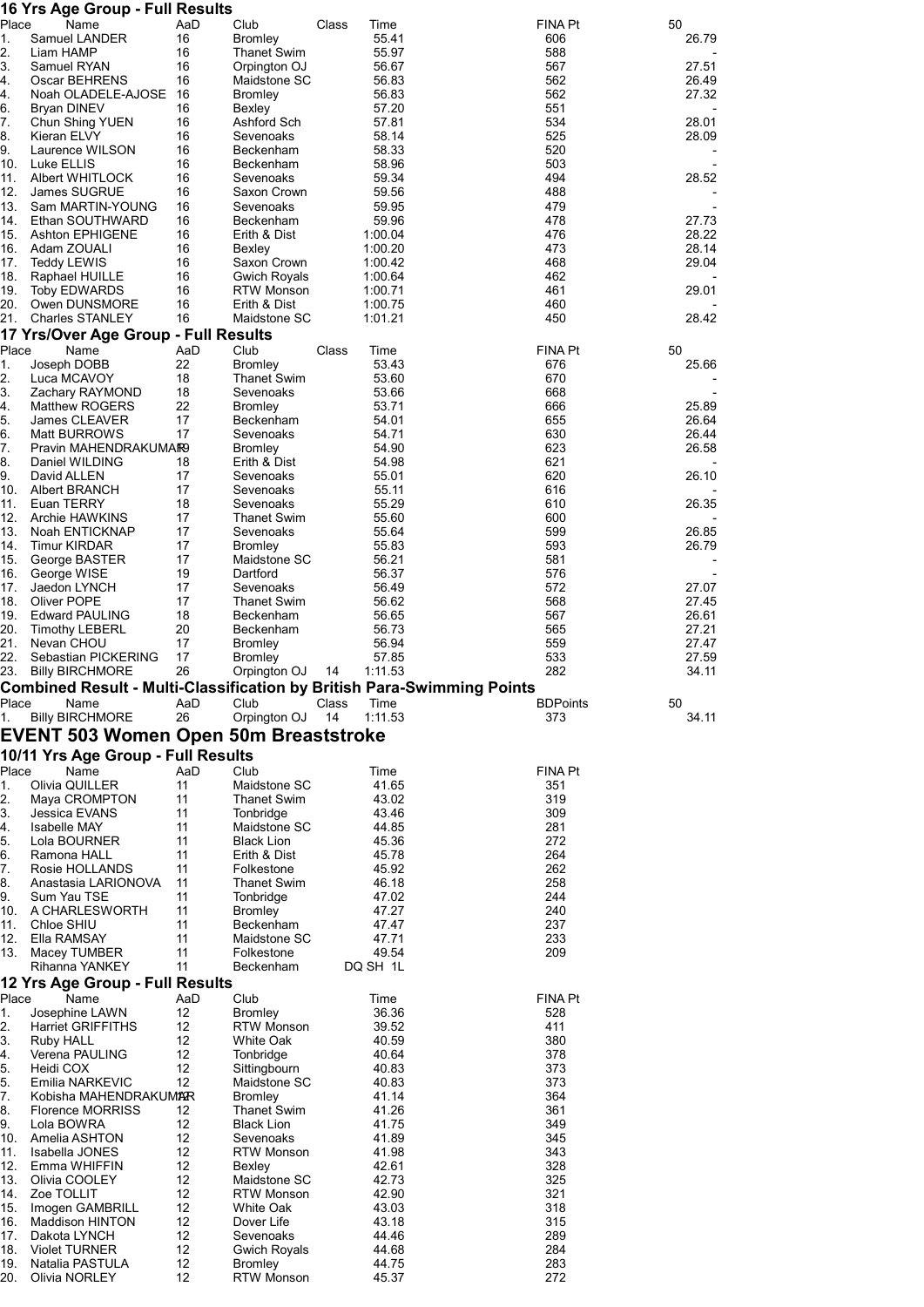| 21.         | <b>Willow GRENNAN</b>                         | 12        | Herne Bay                           | 45.45          | 270                   |
|-------------|-----------------------------------------------|-----------|-------------------------------------|----------------|-----------------------|
|             | 13 Yrs Age Group - Full Results               |           |                                     |                |                       |
| Place<br>1. | Name<br>Imogen MYLES                          | AaD<br>13 | Club<br>Sevenoaks                   | Time<br>36.34  | <b>FINA Pt</b><br>529 |
| 2.          | Amalie SMITH                                  | 13        | Tonbridge                           | 36.67          | 515                   |
| 3.          | Mia HUGHES                                    | 13        | <b>Bromley</b>                      | 37.29          | 490                   |
| 4.          | Abigail SMILEY                                | 13        | <b>RTW Monson</b>                   | 37.34          | 488                   |
| 5.<br>6.    | Jessica SHIU                                  | 13<br>13  | Beckenham                           | 37.41          | 485<br>435            |
| 7.          | Veronique CROZET<br>Tabitha BONNER            | 13        | Gwich Royals<br>Larkfield           | 38.80<br>39.25 | 420                   |
| 8.          | Cara NEAL                                     | 13        | Sevenoaks                           | 39.27          | 419                   |
| 9.          | <b>Lilly DELLER</b>                           | 13        | Dartford                            | 39.73          | 405                   |
| 10.         | Madeleine EVANS                               | 13        | <b>RTW Monson</b>                   | 40.15          | 392                   |
| 11.<br>12.  | Daniella COLES<br>Evelyn GILLIVAN             | 13<br>13  | Herne Bay<br>Maidstone SC           | 40.21<br>40.40 | 390<br>385            |
| 13.         | Daisy DRAPER                                  | 13        | Orpington OJ                        | 40.60          | 379                   |
| 14.         | Calli RAMSAY                                  | 13        | Maidstone SC                        | 40.63          | 378                   |
| 15.         | <b>Tilly POLLARD</b>                          | 13        | Folkestone                          | 41.01          | 368                   |
| 16.         | Carys BOND                                    | 13        | Orpington OJ                        | 41.12          | 365                   |
| 17.<br>18.  | Arianne IVANOVA<br>Poppy TAYLOR               | 13<br>13  | Thanet Swim<br>Thanet Swim          | 41.16<br>41.26 | 364<br>361            |
| 19.         | <b>Bo WALDEN</b>                              | 13        | <b>Thanet Swim</b>                  | 41.29          | 361                   |
| 20.         | Marie CHARLESWORTH 13                         |           | Bromley                             | 41.33          | 359                   |
| 21.         | Jessica PERKINS                               | 13        | Faversham                           | 41.48          | 356                   |
| 22.         | Kara REDFORD                                  | 13        | Larkfield                           | 41.65          | 351                   |
| 23.<br>24.  | <b>Holly BEARDSMORE</b><br>Scarlett ABSALOM   | 13<br>13  | <b>Black Lion</b><br>Beckenham      | 41.72<br>41.96 | 349<br>343            |
| 25.         | Salma ZIDAN                                   | 13        | Sevenoaks                           | 41.97          | 343                   |
| 26.         | Martha WARNER                                 | 13        | <b>Bromley</b>                      | 42.10          | 340                   |
| 27.         | Haniell-Zen ONG                               | 13        | <b>Thanet Swim</b>                  | 43.14          | 316                   |
| 28.         | <b>Breanne CLOUSTON</b>                       | 13        | Tonbridge                           | 43.72          | 304                   |
|             | 14 Yrs Age Group - Full Results               |           |                                     |                |                       |
| Place<br>1. | Name<br>Emilia OLIVER                         | AaD<br>14 | Club<br><b>RTW Monson</b>           | Time<br>34.95  | <b>FINA Pt</b><br>595 |
| 2.          | Ellie ROGERS                                  | 14        | Tonbridge                           | 35.59          | 563                   |
| 3.          | <b>Charlotte FIELD</b>                        | 14        | Orpington OJ                        | 36.18          | 536                   |
| 4.          | Olivia DUNN                                   | 14        | Beckenham                           | 36.70          | 514                   |
| 5.          | Heidi WALKIN                                  | 14        | Thanet Swim                         | 36.90          | 505                   |
| 6.<br>7.    | Esenia BUSHMINA<br><b>Scarlett DAVIE</b>      | 14<br>14  | Erith & Dist<br>White Oak           | 37.50<br>37.96 | 481<br>464            |
| 8.          | Jemima TOPPING                                | 14        | Thanet Swim                         | 38.15          | 457                   |
| 9.          | <b>Iris WHITLOCK</b>                          | 14        | Sevenoaks                           | 38.21          | 455                   |
| 10.         | <b>Jessica EVERETT</b>                        | 14        | Gwich Royals                        | 38.22          | 455                   |
| 11.         | Danielle LEGGE                                | 14        | <b>Black Lion</b>                   | 38.33          | 451                   |
| 12.<br>13.  | Louisa POLLARD<br>Niamh MCLAUGHLIN            | 14<br>14  | Folkestone<br>Thanet Swim           | 38.64<br>38.68 | 440<br>439            |
| 14.         | Delyth TRIGGER                                | 14        | <b>Bromley</b>                      | 39.15          | 423                   |
| 15.         | <b>Willow KIENLEN</b>                         | 14        | Tonbridge                           | 39.28          | 419                   |
| 16.         | Imogen SULLIVAN                               | 14        | Bexley                              | 39.42          | 414                   |
| 17.         | Noemie KLANGA                                 | 14        | <b>Gwich Royals</b>                 | 39.46          | 413                   |
| 18.<br>19.  | Kayla DALY VALVERDE<br>Amelia JAMES           | 14<br>14  | Herne Bay<br>Maidstone SC           | 39.75<br>39.77 | 404<br>403            |
| 20.         | Amelia MACEY                                  | 14        | <b>Black Lion</b>                   | 39.82          | 402                   |
| 21.         | Athena CROMPTON                               | 14        | <b>Thanet Swim</b>                  | 40.12          | 393                   |
| 22.         | Molly FORDYCE                                 | 14        | Faversham                           | 40.15          | 392                   |
| 23.         | Tharushi NILAGARATHNA14                       |           | <b>Bromley</b>                      | 40.56          | 380                   |
| 24.<br>25.  | Jessica FOSH<br>Caitlyn SEMPLE                | 14<br>14  | Bexley<br>Sevenoaks                 | 41.03<br>41.54 | 367<br>354            |
| 26.         | Isla HEALY                                    | 14        | Maidstone SC                        | 43.45          | 309                   |
|             | 15 Yrs Age Group - Full Results               |           |                                     |                |                       |
| Place       | Name                                          | AaD       | Club                                | Time           | <b>FINA Pt</b>        |
| 1.          | Natasha GREER                                 | 15        | Gwich Royals                        | 35.47          | 569                   |
| 2.          | Lan LE                                        | 15        | Bexley                              | 36.23          | 534                   |
| 3.<br>4.    | Isobelle DILL-RUSSELL<br>Lisa HOWARD          | 15<br>15  | Dover Life<br><b>Bromley</b>        | 36.72<br>36.99 | 513<br>502            |
| 5.          | Annie SANDERS                                 | 15        | <b>Gwich Royals</b>                 | 37.04          | 500                   |
| 6.          | Evie SMITH                                    | 15        | Maidstone SC                        | 37.24          | 492                   |
| 7.          | Chloe DESIDERIO                               | 15        | Dover Life                          | 37.51          | 481                   |
| 8.          | Louise TAYLOR                                 | 15        | Beckenham                           | 37.68          | 475                   |
| 9.<br>10.   | <b>Faith HARRIS</b><br><b>Isobel CAMPBELL</b> | 15<br>15  | Beachfield<br>Beckenham             | 38.43<br>38.50 | 447<br>445            |
| 10.         | Danielle VAN DER MERWE5                       |           | Sevenoaks                           | 38.50          | 445                   |
| 12.         | Fern GRAY                                     | 15        | Sevenoaks                           | 38.64          | 440                   |
| 13.         | Caitlin MILLER                                | 15        | Sevenoaks                           | 38.95          | 430                   |
| 14.         | Rose TANNER-RUSH                              | 15        | White Oak                           | 39.36          | 416                   |
| 15.<br>16.  | Leah WATSON<br>Lottie CAIN                    | 15<br>15  | <b>Black Lion</b><br><b>Bromley</b> | 39.65<br>39.71 | 407<br>405            |
| 17.         | Lillian COUNSELL                              | 15        | Beckenham                           | 39.78          | 403                   |
| 17.         | Alice BLACK                                   | 15        | Erith & Dist                        | 39.78          | 403                   |
| 19.         | Amelia TOVEY                                  | 15        | Sevenoaks                           | 39.92          | 399                   |
| 20.         | Ella REDFORD                                  | 15        | Larkfield                           | 40.23          | 390                   |
| 21.<br>22.  | Maisie CHAMBERS<br>Joella BINNS               | 15<br>15  | Sevenoaks<br><b>Bromley</b>         | 40.72<br>40.74 | 376<br>375            |
|             | 16 Yrs Age Group - Full Results               |           |                                     |                |                       |
| Place       | Name                                          | AaD       | Club                                | Time           | <b>FINA Pt</b>        |
| 1.          | Lilly-Marie DERRY                             | 16        | Sevenoaks                           | 34.95          | 595                   |
| 2.          | Zoe EVERETT                                   | 16        | Gwich Royals                        | 36.11          | 539                   |
| 3.<br>4.    | Amber PIPER<br>Amy TOPPING                    | 16<br>16  | Thanet Swim<br><b>Thanet Swim</b>   | 36.15<br>36.28 | 537<br>532            |
| 5.          | Hannah LEWIS                                  | 16        | <b>Bromley</b>                      | 36.58          | 519                   |
| 6.          | Martha ROBERTS                                | 16        | Sevenoaks                           | 36.75          | 511                   |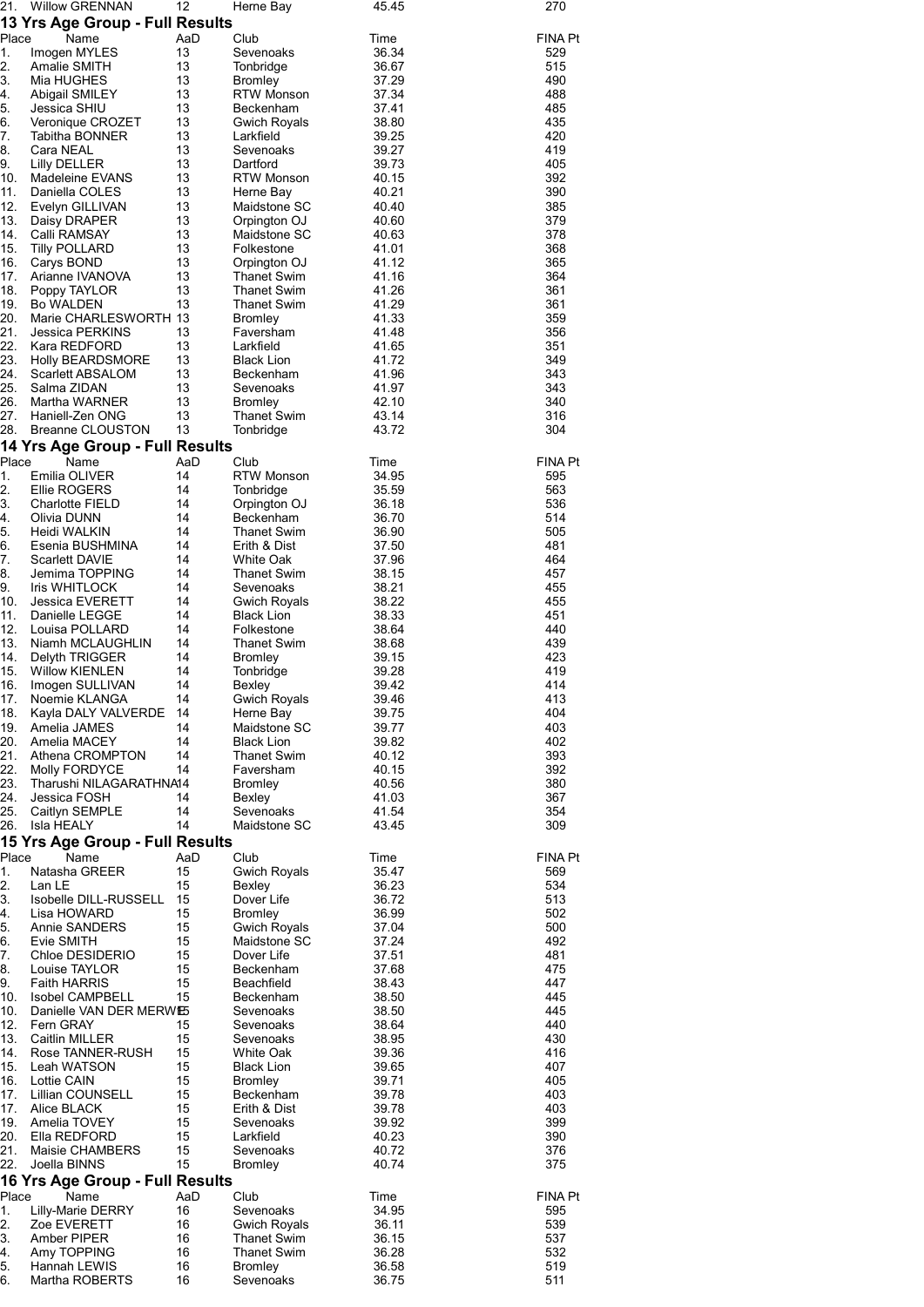| 7.         | Ella-Louise DOYLE                                            | 16        | <b>Gwich Royals</b>                | 37.03          | 500            |
|------------|--------------------------------------------------------------|-----------|------------------------------------|----------------|----------------|
| 8.<br>9.   | K ANDERSSON HARMONI6<br>Erin O'HARA                          | 16        | Saxon Crown<br>Saxon Crown         | 37.29<br>38.00 | 490<br>463     |
| 10.        | Jessica SUGDEN                                               | 16        | Co Cant'bury                       | 38.84          | 433            |
| 11.        | Jessica BILL                                                 | 16        | <b>Bromley</b>                     | 39.08          | 425            |
| 12.<br>13. | Olivia RANSLEY<br>Rosie DEACON                               | 16<br>16  | Folkestone<br>Sevenoaks            | 39.31<br>39.33 | 418<br>417     |
| 14.        | Kayla MOERMAN                                                | 16        | Beachfield                         | 39.70          | 406            |
| 15.        | Abbie OUTRAM                                                 | 16        | Maidstone SC                       | 39.73          | 405            |
| 16.<br>17. | Amy CONNER<br>Phoebe COUZENS                                 | 16<br>16  | Maidstone SC                       | 39.77<br>39.83 | 403<br>402     |
| 18.        | Isla MARSHALL                                                | 16        | Bexley<br><b>RTW Monson</b>        | 39.96          | 398            |
| 19.        | Cara SINGLETERRY                                             | 16        | Sevenoaks                          | 41.66          | 351            |
| 20.        | Rachel OLLIS                                                 | 16        | Ashford Town                       | 41.86          | 346            |
|            | <b>Blessie DIANA</b><br>17 Yrs/Over Age Group - Full Results | 16        | Erith & Dist                       | <b>DNC</b>     |                |
| Place      | Name                                                         | AaD       | Club                               | Time           | <b>FINA Pt</b> |
| 1.         | <b>Maddison LAY</b>                                          | 18        | <b>Thanet Swim</b>                 | 33.28          | 689            |
| 2.<br>3.   | Katie LATHAM<br>Imogen STODDART                              | 25<br>17  | <b>Bromley</b><br>Sevenoaks        | 33.50<br>33.99 | 675<br>647     |
| 4.         | Eliza POWELL                                                 | 18        | <b>Bromley</b>                     | 34.41          | 623            |
| 5.         | Lily JEWELL                                                  | 20        | <b>Thanet Swim</b>                 | 34.64          | 611            |
| 6.<br>7.   | Isobella ADAMS-HOWARD9                                       | 17        | Beckenham<br>Tonbridge             | 35.14          | 585<br>568     |
| 8.         | <b>Holly GEAKE</b><br>Molly LOWN                             | 17        | Dover Life                         | 35.48<br>35.84 | 551            |
| 9.         | Lilou SAEIJS                                                 | 17        | <b>Bromley</b>                     | 36.13          | 538            |
| 10.        | Rae STRAUPENIEKS                                             | 18        | <b>Bromley</b>                     | 37.10          | 497            |
| 11.<br>12. | Evelyn DAVIS<br>Madeleine SULLIVAN                           | 18<br>17  | <b>Bromley</b><br>Bexley           | 37.33<br>37.37 | 488<br>486     |
| 13.        | Hannah ELVIDGE                                               | 20        | Sevenoaks                          | 37.60          | 478            |
| 14.        | <b>Jasmine WALLACE</b>                                       | 19        | Sevenoaks                          | 37.83          | 469            |
| 15.        | Grace DOLMAN                                                 | 18        | Beachfield                         | 38.28          | 453            |
| 16.<br>17. | Samantha JACKSON<br>Megan MARTER                             | 17<br>18  | Orpington OJ<br>Sevenoaks          | 38.29<br>38.31 | 452<br>451     |
| 18.        | Holly COLWELL                                                | 18        | Sevenoaks                          | 38.44          | 447            |
| 19.        | Mia COLYER                                                   | 17        | <b>Black Lion</b>                  | 38.46          | 446            |
| 20.<br>21. | Hollie BOZEAT                                                | 18        | Folkestone                         | 38.51          | 444            |
| 22.        | Lucy BESSANT<br>Olivia RAY                                   | 41<br>18  | Maidstone SC<br>Gravesend          | 38.65<br>38.72 | 440<br>437     |
| 23.        | Olwen EVANS                                                  | 18        | Bexley                             | 38.80          | 435            |
| 24.        | Daisy WIDDOWSON                                              | 18        | Sevenoaks                          | 39.00          | 428            |
| 25.<br>26. | Ruby JARRETT<br>Georgia TURNER                               | 18<br>17  | Sevenoaks<br>Erith & Dist          | 39.08<br>39.61 | 425<br>408     |
| 27.        | Amie HAWKINS                                                 | 20        | Bexley                             | 39.68          | 406            |
| 28.        | Amy LONDESBROUGH                                             | 17        | <b>Thanet Swim</b>                 | 39.95          | 398            |
| 29.<br>30. | Lily-Mae COOPER<br>Olivia HARRY                              | 17<br>18  | Orpington OJ                       | 40.07<br>40.51 | 394            |
| 31.        | Callie-Ann WARRINGTON22                                      |           | Erith & Dist<br>Tonbridge          | 41.98          | 382<br>343     |
|            | <b>EVENT 504 Men Open 50m Breaststroke</b>                   |           |                                    |                |                |
|            | 10/11 Yrs Age Group - Full Results                           |           |                                    |                |                |
|            |                                                              |           |                                    |                |                |
| Place      | Name                                                         | AaD       | Club                               | Time           | FINA Pt        |
| 1.         | Hayden SANDERS                                               | 11        | Gwich Royals                       | 42.74          | 223            |
| 2.         | <b>Arthur DRIVER</b>                                         | 11        | Beckenham                          | 43.75          | 208            |
| 3.<br>4.   | Charlie BRAID<br>Dominic WATERTON                            | 11<br>11  | Gwich Royals<br>Tonbridge          | 46.18<br>46.27 | 177<br>176     |
| 5.         | Jake MOK                                                     | 11        | White Oak                          | 47.09          | 167            |
| 6.         | Thomas DE CRUZ                                               | 10        | Beckenham                          | 47.52          | 162            |
| 7.<br>8.   | Lucas BOND                                                   | 11<br>11  | Orpington OJ<br>Maidstone SC       | 48.77<br>49.06 | 150<br>147     |
|            | Oliver CARR<br>12 Yrs Age Group - Full Results               |           |                                    |                |                |
| Place      | Name                                                         | AaD       | Club                               | Time           | FINA Pt        |
| 1.         | <b>Ben NEGUS</b>                                             | 12        | Gwich Royals                       | 38.66          | 302            |
| 2.<br>3.   | Thomas ELLERSHAW                                             | 12<br>12  | Sevenoaks                          | 39.36          | 286<br>247     |
| 4.         | Henry SHEPHERD<br><b>Zyrell ONG</b>                          | 12        | Orpington OJ<br><b>Thanet Swim</b> | 41.32<br>41.64 | 242            |
| 5.         | Haoming DU                                                   | 12        | Beckenham                          | 42.04          | 235            |
| 6.         | William SEREKI                                               | 12        | Maidstone SC                       | 42.71          | 224            |
| 7.<br>8.   | Ayotunde DAUDA<br>William WEST                               | 12<br>12  | Saxon Crown<br><b>Thanet Swim</b>  | 43.52<br>43.63 | 212<br>210     |
| 9.         | Shekinah OLATUNJI                                            | 12        | Orpington OJ                       | 43.80          | 207            |
| 10.        | Wyn WILLIAMS                                                 | 12        | <b>Bromley</b>                     | 44.35          | 200            |
| 11.        | Thomas MURPHY                                                | 12<br>12  | Maidstone SC                       | 45.11          | 190            |
| 12.<br>13. | Ethan GREEN<br>Rohan BISSETT                                 | 12        | Sevenoaks<br><b>RTW Monson</b>     | 45.15<br>45.27 | 189<br>188     |
|            | 13 Yrs Age Group - Full Results                              |           |                                    |                |                |
| Place      | Name                                                         | AaD<br>13 | Club                               | Time           | <b>FINA Pt</b> |
| 1.<br>2.   | Jeremiah CARNEGIE<br>Caspar NALEPA                           | 13        | Beckenham<br>Gwich Royals          | 34.99<br>35.79 | 407<br>381     |
| 3.         | <b>Edward WILLIAMS</b>                                       | 13        | Dover Life                         | 36.85          | 349            |
| 4.         | James TAYLOR-WRIGHT 13                                       |           | <b>RTW Monson</b>                  | 37.26          | 337            |
| 5.         | Oscar FARTHING                                               | 13<br>13  | Thanet Swim                        | 37.46          | 332            |
| 6.<br>7.   | George FARTHING<br>David DICK                                | 13        | Orpington OJ<br>Erith & Dist       | 38.18<br>38.51 | 313<br>305     |
| 8.         | <b>Benas BENDZIUNAS</b>                                      | 13        | <b>Thanet Swim</b>                 | 38.54          | 305            |
| 9.         | William HOLDEN                                               | 13        | Bexley                             | 38.76          | 300            |
| 10.<br>11. | George GOODWIN<br>Leo NIKOLIC                                | 13<br>13  | <b>Black Lion</b><br>Dartford      | 39.12<br>40.01 | 291<br>272     |
| 12.        | <b>Rishan SHANKAR</b>                                        | 13        | Beckenham                          | 40.12          | 270            |
| 13.<br>14. | Aaron GREEN<br>Mason ROWE                                    | 13<br>13  | Sevenoaks<br>Bexley                | 40.14<br>40.33 | 270<br>266     |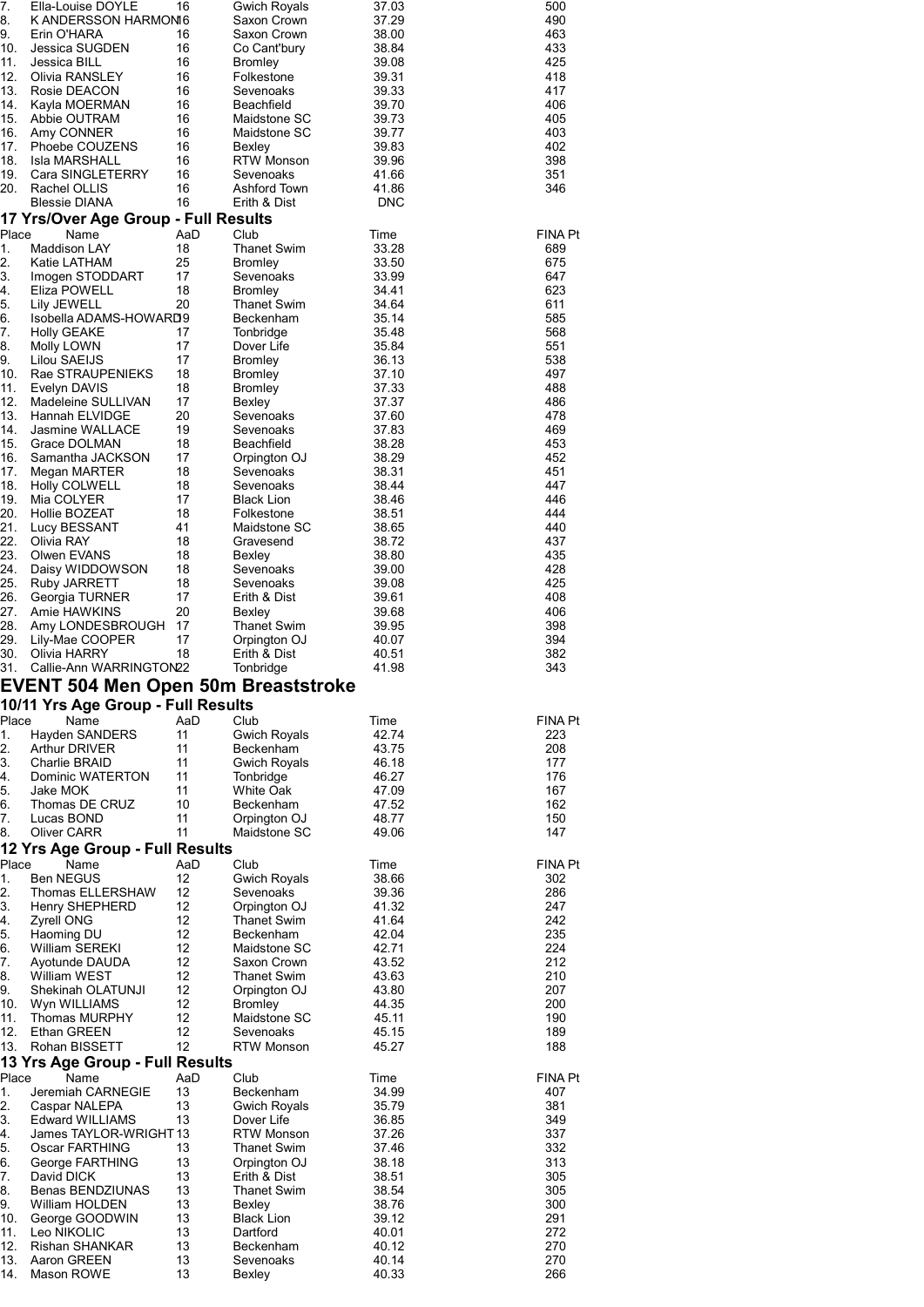| 259<br>257<br>245<br>238<br>215<br>209                                                                                                                                                              | <b>FINA Pt</b><br>572<br>439<br>439<br>429<br>413<br>375<br>348<br>347<br>336<br>316<br>316<br>312<br>303<br>301<br>295<br>294<br>291<br>288<br>282<br>280<br>275<br>272                                                                                                                                                                                                                                                                                              | <b>FINA Pt</b><br>574<br>535<br>508<br>492<br>462<br>455<br>443<br>440<br>439<br>425<br>422<br>415<br>409<br>396<br>382<br>371<br>371<br>369<br>368<br>364<br>359<br>348<br>344<br>338<br>335<br>334<br>316<br>315                                                                                                                                                                                                                                                                                                                                                                          | <b>FINA Pt</b><br>591<br>548<br>537<br>520<br>496<br>472<br>454<br>439<br>435<br>428<br>425<br>417<br>414<br>412<br>401<br>394<br>391<br>381<br>379<br>378<br>370<br>365<br>363<br>360<br>356                                                                                                                                                                                                                                                                                                  |
|-----------------------------------------------------------------------------------------------------------------------------------------------------------------------------------------------------|-----------------------------------------------------------------------------------------------------------------------------------------------------------------------------------------------------------------------------------------------------------------------------------------------------------------------------------------------------------------------------------------------------------------------------------------------------------------------|---------------------------------------------------------------------------------------------------------------------------------------------------------------------------------------------------------------------------------------------------------------------------------------------------------------------------------------------------------------------------------------------------------------------------------------------------------------------------------------------------------------------------------------------------------------------------------------------|------------------------------------------------------------------------------------------------------------------------------------------------------------------------------------------------------------------------------------------------------------------------------------------------------------------------------------------------------------------------------------------------------------------------------------------------------------------------------------------------|
| 40.70<br>40.79<br>41.45<br>41.84<br>43.27<br>43.72<br><b>DNC</b><br>DQ SL 1L                                                                                                                        | Time<br>31.25<br>34.14<br>34.14<br>34.40<br>34.84<br>35.96<br>36.89<br>36.90<br>37.30<br>38.09<br>38.09<br>38.23<br>38.63<br>38.71<br>38.98<br>39.00<br>39.13<br>39.25<br>39.56<br>39.62<br>39.86<br>40.05<br><b>DNC</b>                                                                                                                                                                                                                                              | Time<br>31.22<br>31.96<br>32.52<br>32.87<br>33.56<br>33.73<br>34.03<br>34.11<br>34.13<br>34.50<br>34.57<br>34.79<br>34.94<br>35.32<br>35.74<br>36.10<br>36.10<br>36.17<br>36.19<br>36.32<br>36.50<br>36.86<br>37.01<br>37.23<br>37.34<br>37.37<br>38.07<br>38.12<br>DQ SL 1L                                                                                                                                                                                                                                                                                                                | Time<br>30.91<br>31.71<br>31.92<br>32.27<br>32.77<br>33.32<br>33.75<br>34.12<br>34.24<br>34.43<br>34.50<br>34.71<br>34.81<br>34.86<br>35.19<br>35.37<br>35.48<br>35.78<br>35.85<br>35.86<br>36.13<br>36.31<br>36.35<br>36.46<br>36.61                                                                                                                                                                                                                                                          |
| <b>Thanet Swim</b><br>Beckenham<br>Tonbridge<br>Maidstone SC<br>Dover Life<br>Beckenham<br>Bromley<br>Gwich Royals                                                                                  | Club<br>RTW Monson<br><b>RTW Monson</b><br>Maidstone SC<br>Beckenham<br>Thanet Swim<br>Thanet Swim<br>Sevenoaks<br>Tonbridge<br>Black Lion<br>Erith & Dist<br>Larkfield<br>Bexley<br>Thanet Swim<br><b>Bromley</b><br>MwayMaritime<br>Folkestone<br>Maidstone SC<br>Bexley<br>Bexley<br>Beckenham<br>Thanet Swim<br>Tonbridge<br><b>RTW Monson</b>                                                                                                                    | Club<br>Bromley<br>Sevenoaks<br>Bexley<br>RTW Monson<br>Sevenoaks<br>Bexley<br>Bexley<br><b>Bromley</b><br><b>Bromley</b><br>Sevenoaks<br>Thanet Swim<br>Beckenham<br>Orpington OJ<br>Orpington OJ<br><b>Gwich Royals</b><br>Dartford<br><b>Bromley</b><br><b>RTW Monson</b><br>Sittingbourn<br>Orpington OJ<br>Maidstone SC<br>Dover Life<br><b>Thanet Swim</b><br><b>Black Lion</b><br><b>RTW Monson</b><br>Bromley<br>Sevenoaks<br>Bromley<br>Orpington OJ                                                                                                                               | Club<br><b>Bromley</b><br>Sevenoaks<br>Sevenoaks<br><b>Black Lion</b><br>Beckenham<br>Bexley<br>Erith & Dist<br>Bexley<br>Bexley<br>Erith & Dist<br>Folkestone<br>Sevenoaks<br>Gravesend<br>Sevenoaks<br>Beckenham<br><b>Bromley</b><br>Sevenoaks<br>Saxon Crown<br><b>RTW Monson</b><br>Tonbridge<br><b>Thanet Swim</b><br>Dartford<br>Saxon Crown<br><b>Thanet Swim</b><br>Saxon Crown                                                                                                       |
| 13<br>13<br>13<br>13<br>13<br>13<br>13<br>13                                                                                                                                                        | AaD<br>14<br>14<br>14<br>14<br>14<br>14<br>14<br>14<br>14<br>14<br>14<br>14<br>14<br>14<br>14<br>14<br>14<br>14<br>14<br>14<br>14                                                                                                                                                                                                                                                                                                                                     | AaD<br>15<br>15<br>15<br>15<br>15<br>15<br>15<br>15<br>15<br>15<br>15<br>15<br>15<br>15<br>15<br>15<br>15<br>15<br>15<br>15<br>15<br>15<br>15<br>15<br>15<br>15<br>15<br>15                                                                                                                                                                                                                                                                                                                                                                                                                 | AaD<br>16<br>16<br>16<br>16<br>16<br>16<br>16<br>16<br>16<br>16<br>16<br>16<br>16<br>16<br>16<br>16<br>16<br>16<br>16<br>16<br>16<br>16<br>16<br>16                                                                                                                                                                                                                                                                                                                                            |
| <b>Filip GRIGORAS</b><br>Nathaniel SAWYER<br>Dexter WATERTON<br>Sebastian HARMER<br><b>Jack MANSER</b><br>Alberto JOHNSON<br>Floyd BAIN<br><b>Stanley READER</b><br>14 Yrs Age Group - Full Results | Name<br>Aran BISSETT<br>Max EL-MOKADEM<br>Ralph SEREKI<br>Kal-EI NTIAMOAH<br>Harry COCKS<br>Charley KING<br>Aubry ARMADA BENNET14<br>Oliver BOYCE<br>Oscar COLYER<br>Alex DUNSMORE<br>Daniel HARDING<br><b>Bilgin BLOOM</b><br>Nedas LIUTKEVICIUS<br>Joshua HERBERT<br>Sonny WILLIAMS<br>Xavier CURTIS<br>Finn JACKSON<br>David SZILAGYI<br>Ahmed RASHED<br>Tom WILLIAMS<br>James MURDOCH<br>Xian Ming LI<br>Connor PRENDERGAST 14<br>15 Yrs Age Group - Full Results | Name<br>Joshua INGLIS<br>Demi ALLI<br><b>Finley GILHAM</b><br>Alexander TOLLIT<br>Jack PASS<br>Tom HAWKINS<br>Nam LE<br>Lucas BRYL<br><b>Oliver WARNER</b><br>Lucas MAULE<br>Gregor HUTCHISON<br>Andreas KOKKINI<br>Louis TAYLOR<br>Vaatsalya SWARUP<br>Kevin CAO<br><b>Brandon NATHAN</b><br>Gabriel CHARLESWORTH5<br>Hayden ANNAN<br>Max BEAVINGTON<br><b>Thomas BARRETT</b><br>Liam STOCKWELL<br>Thomas SKUES<br>Marcus CROSSMAN<br>Alex YOUSEMAN<br>William CROSSLAND<br><b>Edouard LECUYER</b><br>Ptolemy MANGAT<br>Roberto DELL'ACCIO<br>Wenyu XIE<br>16 Yrs Age Group - Full Results | Name<br>Alexander CORVER<br>Sam MARTIN-YOUNG<br>Albert WHITLOCK<br>Callum FARROW<br><b>Christian PAULING</b><br>Kadeen JEMMOTT<br>Owen DUNSMORE<br>Bryan DINEV<br>Adam ZOUALI<br><b>Ashton EPHIGENE</b><br>Oakley PRICE<br>Ethan MARTIN<br>Jarred ADAMS<br>Kieran ELVY<br>Ethan SOUTHWARD<br>Shoban MAHENDRAKUMAR<br>Joshua CROMBIE<br><b>Teddy LEWIS</b><br><b>Toby EDWARDS</b><br><b>Thomas BOYCE</b><br>Colm MATHEMA<br>Alexander NIKOLIC<br>Callum HENNESSY<br>Zack CONNOR<br>James SUGRUE |
| 15.<br>16.<br>17.<br>18.<br>19.<br>20.                                                                                                                                                              | Place<br>1.<br>2.<br>2.<br>4.<br>5.<br>6.<br>7.<br>8.<br>9.<br>10.<br>10.<br>12.<br>13.<br>14.<br>15.<br>16.<br>17.<br>18.<br>19.<br>20.<br>21.<br>22.                                                                                                                                                                                                                                                                                                                | Place<br>1.<br>2.<br>3.<br>4.<br>5.<br>6.<br>7.<br>8.<br>9.<br>10.<br>11.<br>12.<br>13.<br>14.<br>15.<br>16.<br>16.<br>18.<br>19.<br>20.<br>21.<br>22.<br>23.<br>24.<br>25.<br>26.<br>27.<br>28.                                                                                                                                                                                                                                                                                                                                                                                            | Place<br>1.<br>2.<br>3.<br>4.<br>5.<br>6.<br>7.<br>8.<br>9.<br>10.<br>11.<br>12.<br>13.<br>14.<br>15.<br>16.<br>17.<br>18.<br>19.<br>20.<br>21.<br>22.<br>23.<br>24.<br>25.                                                                                                                                                                                                                                                                                                                    |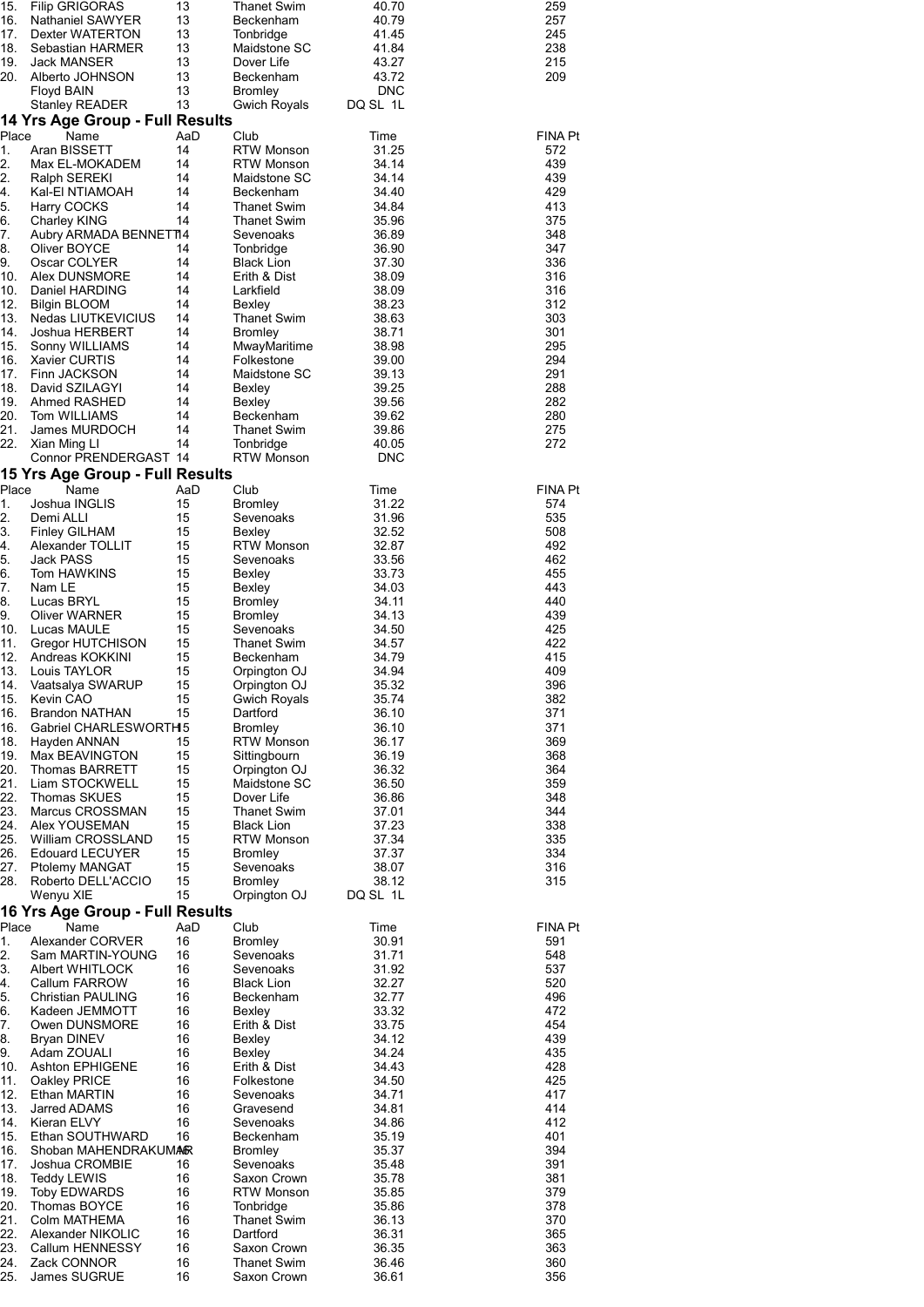| Benjamin WATSON                                                            | 16                                                                                                                                                                                                                                                                                                                                                                                                                                                      | Sevenoaks                                                                                                                                                                                                                     | <b>DNC</b>                                                                                                                                                                                                                                                                                                                                                                                                                   |                                                                                                                                                                                                                                                            |                                                                                                                                                                                                                                                                                                                                                                                                |
|----------------------------------------------------------------------------|---------------------------------------------------------------------------------------------------------------------------------------------------------------------------------------------------------------------------------------------------------------------------------------------------------------------------------------------------------------------------------------------------------------------------------------------------------|-------------------------------------------------------------------------------------------------------------------------------------------------------------------------------------------------------------------------------|------------------------------------------------------------------------------------------------------------------------------------------------------------------------------------------------------------------------------------------------------------------------------------------------------------------------------------------------------------------------------------------------------------------------------|------------------------------------------------------------------------------------------------------------------------------------------------------------------------------------------------------------------------------------------------------------|------------------------------------------------------------------------------------------------------------------------------------------------------------------------------------------------------------------------------------------------------------------------------------------------------------------------------------------------------------------------------------------------|
|                                                                            |                                                                                                                                                                                                                                                                                                                                                                                                                                                         |                                                                                                                                                                                                                               |                                                                                                                                                                                                                                                                                                                                                                                                                              |                                                                                                                                                                                                                                                            |                                                                                                                                                                                                                                                                                                                                                                                                |
| Place<br>Name                                                              | AaD                                                                                                                                                                                                                                                                                                                                                                                                                                                     | Club                                                                                                                                                                                                                          | Time                                                                                                                                                                                                                                                                                                                                                                                                                         | <b>FINA Pt</b>                                                                                                                                                                                                                                             |                                                                                                                                                                                                                                                                                                                                                                                                |
|                                                                            |                                                                                                                                                                                                                                                                                                                                                                                                                                                         | <b>Bromley</b>                                                                                                                                                                                                                |                                                                                                                                                                                                                                                                                                                                                                                                                              |                                                                                                                                                                                                                                                            |                                                                                                                                                                                                                                                                                                                                                                                                |
|                                                                            |                                                                                                                                                                                                                                                                                                                                                                                                                                                         |                                                                                                                                                                                                                               |                                                                                                                                                                                                                                                                                                                                                                                                                              |                                                                                                                                                                                                                                                            |                                                                                                                                                                                                                                                                                                                                                                                                |
|                                                                            |                                                                                                                                                                                                                                                                                                                                                                                                                                                         |                                                                                                                                                                                                                               |                                                                                                                                                                                                                                                                                                                                                                                                                              |                                                                                                                                                                                                                                                            |                                                                                                                                                                                                                                                                                                                                                                                                |
|                                                                            | 18                                                                                                                                                                                                                                                                                                                                                                                                                                                      | Tonbridge                                                                                                                                                                                                                     | 31.08                                                                                                                                                                                                                                                                                                                                                                                                                        | 582                                                                                                                                                                                                                                                        |                                                                                                                                                                                                                                                                                                                                                                                                |
| Sebastian PICKERING                                                        | 17                                                                                                                                                                                                                                                                                                                                                                                                                                                      | Bromley                                                                                                                                                                                                                       | 31.35                                                                                                                                                                                                                                                                                                                                                                                                                        | 567                                                                                                                                                                                                                                                        |                                                                                                                                                                                                                                                                                                                                                                                                |
|                                                                            |                                                                                                                                                                                                                                                                                                                                                                                                                                                         | Bromley                                                                                                                                                                                                                       | 31.88                                                                                                                                                                                                                                                                                                                                                                                                                        |                                                                                                                                                                                                                                                            |                                                                                                                                                                                                                                                                                                                                                                                                |
|                                                                            |                                                                                                                                                                                                                                                                                                                                                                                                                                                         |                                                                                                                                                                                                                               |                                                                                                                                                                                                                                                                                                                                                                                                                              |                                                                                                                                                                                                                                                            |                                                                                                                                                                                                                                                                                                                                                                                                |
|                                                                            |                                                                                                                                                                                                                                                                                                                                                                                                                                                         |                                                                                                                                                                                                                               |                                                                                                                                                                                                                                                                                                                                                                                                                              |                                                                                                                                                                                                                                                            |                                                                                                                                                                                                                                                                                                                                                                                                |
| Max PEEL                                                                   | 19                                                                                                                                                                                                                                                                                                                                                                                                                                                      | Orpington OJ                                                                                                                                                                                                                  | 32.41                                                                                                                                                                                                                                                                                                                                                                                                                        | 513                                                                                                                                                                                                                                                        |                                                                                                                                                                                                                                                                                                                                                                                                |
| Noah ENTICKNAP                                                             | 17                                                                                                                                                                                                                                                                                                                                                                                                                                                      | Sevenoaks                                                                                                                                                                                                                     | 32.49                                                                                                                                                                                                                                                                                                                                                                                                                        | 509                                                                                                                                                                                                                                                        |                                                                                                                                                                                                                                                                                                                                                                                                |
| Adam FROST                                                                 |                                                                                                                                                                                                                                                                                                                                                                                                                                                         | Herne Bay                                                                                                                                                                                                                     |                                                                                                                                                                                                                                                                                                                                                                                                                              |                                                                                                                                                                                                                                                            |                                                                                                                                                                                                                                                                                                                                                                                                |
|                                                                            |                                                                                                                                                                                                                                                                                                                                                                                                                                                         |                                                                                                                                                                                                                               |                                                                                                                                                                                                                                                                                                                                                                                                                              |                                                                                                                                                                                                                                                            |                                                                                                                                                                                                                                                                                                                                                                                                |
|                                                                            |                                                                                                                                                                                                                                                                                                                                                                                                                                                         |                                                                                                                                                                                                                               |                                                                                                                                                                                                                                                                                                                                                                                                                              |                                                                                                                                                                                                                                                            |                                                                                                                                                                                                                                                                                                                                                                                                |
| Jacob WALKER                                                               | 17                                                                                                                                                                                                                                                                                                                                                                                                                                                      |                                                                                                                                                                                                                               | 32.81                                                                                                                                                                                                                                                                                                                                                                                                                        | 494                                                                                                                                                                                                                                                        |                                                                                                                                                                                                                                                                                                                                                                                                |
| Caiden HIBBERT                                                             | 17                                                                                                                                                                                                                                                                                                                                                                                                                                                      | Sevenoaks                                                                                                                                                                                                                     | 33.08                                                                                                                                                                                                                                                                                                                                                                                                                        | 482                                                                                                                                                                                                                                                        |                                                                                                                                                                                                                                                                                                                                                                                                |
| Dominic TRAUBE                                                             | 17                                                                                                                                                                                                                                                                                                                                                                                                                                                      | Larkfield                                                                                                                                                                                                                     | 33.08                                                                                                                                                                                                                                                                                                                                                                                                                        | 482                                                                                                                                                                                                                                                        |                                                                                                                                                                                                                                                                                                                                                                                                |
| <b>Timothy LEBERL</b>                                                      |                                                                                                                                                                                                                                                                                                                                                                                                                                                         | Beckenham                                                                                                                                                                                                                     | 33.12                                                                                                                                                                                                                                                                                                                                                                                                                        |                                                                                                                                                                                                                                                            |                                                                                                                                                                                                                                                                                                                                                                                                |
|                                                                            |                                                                                                                                                                                                                                                                                                                                                                                                                                                         |                                                                                                                                                                                                                               |                                                                                                                                                                                                                                                                                                                                                                                                                              |                                                                                                                                                                                                                                                            |                                                                                                                                                                                                                                                                                                                                                                                                |
| Euan TERRY                                                                 |                                                                                                                                                                                                                                                                                                                                                                                                                                                         | Sevenoaks                                                                                                                                                                                                                     |                                                                                                                                                                                                                                                                                                                                                                                                                              |                                                                                                                                                                                                                                                            |                                                                                                                                                                                                                                                                                                                                                                                                |
| <b>Andrew GORE</b>                                                         | 17                                                                                                                                                                                                                                                                                                                                                                                                                                                      | Larkfield                                                                                                                                                                                                                     | 33.94                                                                                                                                                                                                                                                                                                                                                                                                                        | 446                                                                                                                                                                                                                                                        |                                                                                                                                                                                                                                                                                                                                                                                                |
| David LANGLEY                                                              | 17                                                                                                                                                                                                                                                                                                                                                                                                                                                      | Beckenham                                                                                                                                                                                                                     | 34.49                                                                                                                                                                                                                                                                                                                                                                                                                        | 425                                                                                                                                                                                                                                                        |                                                                                                                                                                                                                                                                                                                                                                                                |
| <b>Edward GASTON</b>                                                       | 19                                                                                                                                                                                                                                                                                                                                                                                                                                                      | Maidstone SC                                                                                                                                                                                                                  | 34.61                                                                                                                                                                                                                                                                                                                                                                                                                        | 421                                                                                                                                                                                                                                                        |                                                                                                                                                                                                                                                                                                                                                                                                |
|                                                                            |                                                                                                                                                                                                                                                                                                                                                                                                                                                         |                                                                                                                                                                                                                               |                                                                                                                                                                                                                                                                                                                                                                                                                              |                                                                                                                                                                                                                                                            |                                                                                                                                                                                                                                                                                                                                                                                                |
|                                                                            |                                                                                                                                                                                                                                                                                                                                                                                                                                                         |                                                                                                                                                                                                                               |                                                                                                                                                                                                                                                                                                                                                                                                                              |                                                                                                                                                                                                                                                            |                                                                                                                                                                                                                                                                                                                                                                                                |
| Frangiskos KAPATOS                                                         | 18                                                                                                                                                                                                                                                                                                                                                                                                                                                      | Dartford                                                                                                                                                                                                                      | 35.56                                                                                                                                                                                                                                                                                                                                                                                                                        | 388                                                                                                                                                                                                                                                        |                                                                                                                                                                                                                                                                                                                                                                                                |
|                                                                            |                                                                                                                                                                                                                                                                                                                                                                                                                                                         |                                                                                                                                                                                                                               |                                                                                                                                                                                                                                                                                                                                                                                                                              |                                                                                                                                                                                                                                                            |                                                                                                                                                                                                                                                                                                                                                                                                |
|                                                                            |                                                                                                                                                                                                                                                                                                                                                                                                                                                         |                                                                                                                                                                                                                               |                                                                                                                                                                                                                                                                                                                                                                                                                              |                                                                                                                                                                                                                                                            |                                                                                                                                                                                                                                                                                                                                                                                                |
| Place<br>Name                                                              | AaD                                                                                                                                                                                                                                                                                                                                                                                                                                                     | Club                                                                                                                                                                                                                          |                                                                                                                                                                                                                                                                                                                                                                                                                              | <b>FINA Pt</b>                                                                                                                                                                                                                                             | 50                                                                                                                                                                                                                                                                                                                                                                                             |
| Bella FLAVIN                                                               | 11                                                                                                                                                                                                                                                                                                                                                                                                                                                      | Sevenoaks                                                                                                                                                                                                                     | 1:11.98                                                                                                                                                                                                                                                                                                                                                                                                                      | 370                                                                                                                                                                                                                                                        | 35.14                                                                                                                                                                                                                                                                                                                                                                                          |
| Olivia QUILLER                                                             | 11                                                                                                                                                                                                                                                                                                                                                                                                                                                      | Maidstone SC                                                                                                                                                                                                                  | 1:12.38                                                                                                                                                                                                                                                                                                                                                                                                                      | 364                                                                                                                                                                                                                                                        | 34.49                                                                                                                                                                                                                                                                                                                                                                                          |
| Jessica LONG                                                               | 11                                                                                                                                                                                                                                                                                                                                                                                                                                                      | Bexley                                                                                                                                                                                                                        | 1:12.61                                                                                                                                                                                                                                                                                                                                                                                                                      | 361                                                                                                                                                                                                                                                        | 34.68                                                                                                                                                                                                                                                                                                                                                                                          |
|                                                                            |                                                                                                                                                                                                                                                                                                                                                                                                                                                         |                                                                                                                                                                                                                               |                                                                                                                                                                                                                                                                                                                                                                                                                              |                                                                                                                                                                                                                                                            | 34.26                                                                                                                                                                                                                                                                                                                                                                                          |
|                                                                            |                                                                                                                                                                                                                                                                                                                                                                                                                                                         |                                                                                                                                                                                                                               |                                                                                                                                                                                                                                                                                                                                                                                                                              |                                                                                                                                                                                                                                                            | 36.79                                                                                                                                                                                                                                                                                                                                                                                          |
| Sophia CALOUDIS                                                            | 11                                                                                                                                                                                                                                                                                                                                                                                                                                                      | <b>Thanet Swim</b>                                                                                                                                                                                                            | 1:15.51                                                                                                                                                                                                                                                                                                                                                                                                                      | 321                                                                                                                                                                                                                                                        | 36.25                                                                                                                                                                                                                                                                                                                                                                                          |
| Rihanna YANKEY                                                             | 11                                                                                                                                                                                                                                                                                                                                                                                                                                                      | Beckenham                                                                                                                                                                                                                     | 1:18.74                                                                                                                                                                                                                                                                                                                                                                                                                      | 283                                                                                                                                                                                                                                                        | 37.89                                                                                                                                                                                                                                                                                                                                                                                          |
|                                                                            |                                                                                                                                                                                                                                                                                                                                                                                                                                                         |                                                                                                                                                                                                                               |                                                                                                                                                                                                                                                                                                                                                                                                                              |                                                                                                                                                                                                                                                            |                                                                                                                                                                                                                                                                                                                                                                                                |
| <b>Full Results</b>                                                        |                                                                                                                                                                                                                                                                                                                                                                                                                                                         |                                                                                                                                                                                                                               |                                                                                                                                                                                                                                                                                                                                                                                                                              |                                                                                                                                                                                                                                                            |                                                                                                                                                                                                                                                                                                                                                                                                |
| Place<br>Name                                                              | AaD                                                                                                                                                                                                                                                                                                                                                                                                                                                     | Club                                                                                                                                                                                                                          | Time                                                                                                                                                                                                                                                                                                                                                                                                                         | <b>FINA Pt</b>                                                                                                                                                                                                                                             | 50                                                                                                                                                                                                                                                                                                                                                                                             |
| <b>Harriet GRIFFITHS</b>                                                   | 12                                                                                                                                                                                                                                                                                                                                                                                                                                                      | <b>RTW Monson</b>                                                                                                                                                                                                             | 1:06.83                                                                                                                                                                                                                                                                                                                                                                                                                      | 463                                                                                                                                                                                                                                                        | 32.19                                                                                                                                                                                                                                                                                                                                                                                          |
| Josephine LAWN                                                             |                                                                                                                                                                                                                                                                                                                                                                                                                                                         |                                                                                                                                                                                                                               |                                                                                                                                                                                                                                                                                                                                                                                                                              |                                                                                                                                                                                                                                                            | 32.53                                                                                                                                                                                                                                                                                                                                                                                          |
|                                                                            |                                                                                                                                                                                                                                                                                                                                                                                                                                                         |                                                                                                                                                                                                                               |                                                                                                                                                                                                                                                                                                                                                                                                                              |                                                                                                                                                                                                                                                            |                                                                                                                                                                                                                                                                                                                                                                                                |
| <b>Isla TURNER</b>                                                         | 12                                                                                                                                                                                                                                                                                                                                                                                                                                                      | <b>Gwich Royals</b>                                                                                                                                                                                                           | 1:09.40                                                                                                                                                                                                                                                                                                                                                                                                                      | 413                                                                                                                                                                                                                                                        | 33.51                                                                                                                                                                                                                                                                                                                                                                                          |
| Lowri WILLIAMS                                                             | 12                                                                                                                                                                                                                                                                                                                                                                                                                                                      | Sevenoaks                                                                                                                                                                                                                     | 1:09.84                                                                                                                                                                                                                                                                                                                                                                                                                      | 405                                                                                                                                                                                                                                                        | 33.00                                                                                                                                                                                                                                                                                                                                                                                          |
| Olivia NORLEY                                                              | 12                                                                                                                                                                                                                                                                                                                                                                                                                                                      | <b>RTW Monson</b>                                                                                                                                                                                                             | 1:10.02                                                                                                                                                                                                                                                                                                                                                                                                                      | 402                                                                                                                                                                                                                                                        | 32.92                                                                                                                                                                                                                                                                                                                                                                                          |
| Ruby HALL                                                                  | 12                                                                                                                                                                                                                                                                                                                                                                                                                                                      | White Oak                                                                                                                                                                                                                     | 1:12.19                                                                                                                                                                                                                                                                                                                                                                                                                      |                                                                                                                                                                                                                                                            | 34.37                                                                                                                                                                                                                                                                                                                                                                                          |
|                                                                            |                                                                                                                                                                                                                                                                                                                                                                                                                                                         |                                                                                                                                                                                                                               |                                                                                                                                                                                                                                                                                                                                                                                                                              |                                                                                                                                                                                                                                                            |                                                                                                                                                                                                                                                                                                                                                                                                |
|                                                                            |                                                                                                                                                                                                                                                                                                                                                                                                                                                         |                                                                                                                                                                                                                               |                                                                                                                                                                                                                                                                                                                                                                                                                              |                                                                                                                                                                                                                                                            |                                                                                                                                                                                                                                                                                                                                                                                                |
| <b>Full Results</b>                                                        |                                                                                                                                                                                                                                                                                                                                                                                                                                                         |                                                                                                                                                                                                                               |                                                                                                                                                                                                                                                                                                                                                                                                                              |                                                                                                                                                                                                                                                            |                                                                                                                                                                                                                                                                                                                                                                                                |
| Place<br>Name                                                              | AaD                                                                                                                                                                                                                                                                                                                                                                                                                                                     | Club                                                                                                                                                                                                                          | Time                                                                                                                                                                                                                                                                                                                                                                                                                         | <b>FINA Pt</b>                                                                                                                                                                                                                                             | 50                                                                                                                                                                                                                                                                                                                                                                                             |
| Lilly DELLER                                                               | 13                                                                                                                                                                                                                                                                                                                                                                                                                                                      | Dartford                                                                                                                                                                                                                      | 1:03.62                                                                                                                                                                                                                                                                                                                                                                                                                      | 536                                                                                                                                                                                                                                                        | 31.04                                                                                                                                                                                                                                                                                                                                                                                          |
| Madeleine EVANS                                                            | 13                                                                                                                                                                                                                                                                                                                                                                                                                                                      | <b>RTW Monson</b>                                                                                                                                                                                                             | 1:03.71                                                                                                                                                                                                                                                                                                                                                                                                                      | 534                                                                                                                                                                                                                                                        |                                                                                                                                                                                                                                                                                                                                                                                                |
| Rosie POPE                                                                 | 13                                                                                                                                                                                                                                                                                                                                                                                                                                                      | Thanet Swim                                                                                                                                                                                                                   | 1:04.45                                                                                                                                                                                                                                                                                                                                                                                                                      | 516                                                                                                                                                                                                                                                        | 31.32                                                                                                                                                                                                                                                                                                                                                                                          |
| Isabella ARUNDELL                                                          | 13                                                                                                                                                                                                                                                                                                                                                                                                                                                      | Maidstone SC                                                                                                                                                                                                                  | 1:04.56                                                                                                                                                                                                                                                                                                                                                                                                                      | 513                                                                                                                                                                                                                                                        | 30.84                                                                                                                                                                                                                                                                                                                                                                                          |
| Mia HUGHES<br><b>Tilly POLLARD</b>                                         | 13<br>13                                                                                                                                                                                                                                                                                                                                                                                                                                                | <b>Bromley</b><br>Folkestone                                                                                                                                                                                                  | 1:04.69<br>1:05.75                                                                                                                                                                                                                                                                                                                                                                                                           | 510<br>486                                                                                                                                                                                                                                                 | 31.05<br>31.21                                                                                                                                                                                                                                                                                                                                                                                 |
| Haniell-Zen ONG                                                            | 13                                                                                                                                                                                                                                                                                                                                                                                                                                                      | <b>Thanet Swim</b>                                                                                                                                                                                                            | 1:05.99                                                                                                                                                                                                                                                                                                                                                                                                                      | 481                                                                                                                                                                                                                                                        | 31.46                                                                                                                                                                                                                                                                                                                                                                                          |
| Morgan PASHLEY                                                             | 13                                                                                                                                                                                                                                                                                                                                                                                                                                                      | Maidstone SC                                                                                                                                                                                                                  | 1:06.27                                                                                                                                                                                                                                                                                                                                                                                                                      | 475                                                                                                                                                                                                                                                        | 31.62                                                                                                                                                                                                                                                                                                                                                                                          |
| EVENT 508 FINAL OF EVENT 501 Women 14 Yrs 100m Freestyle                   |                                                                                                                                                                                                                                                                                                                                                                                                                                                         |                                                                                                                                                                                                                               |                                                                                                                                                                                                                                                                                                                                                                                                                              |                                                                                                                                                                                                                                                            |                                                                                                                                                                                                                                                                                                                                                                                                |
| <b>Full Results</b>                                                        |                                                                                                                                                                                                                                                                                                                                                                                                                                                         |                                                                                                                                                                                                                               |                                                                                                                                                                                                                                                                                                                                                                                                                              |                                                                                                                                                                                                                                                            |                                                                                                                                                                                                                                                                                                                                                                                                |
| Place<br>Name                                                              | AaD                                                                                                                                                                                                                                                                                                                                                                                                                                                     | Club                                                                                                                                                                                                                          | Time                                                                                                                                                                                                                                                                                                                                                                                                                         | <b>FINA Pt</b>                                                                                                                                                                                                                                             | 50                                                                                                                                                                                                                                                                                                                                                                                             |
| Emilia OLIVER                                                              | 14                                                                                                                                                                                                                                                                                                                                                                                                                                                      | <b>RTW Monson</b>                                                                                                                                                                                                             | 1:01.77                                                                                                                                                                                                                                                                                                                                                                                                                      | 586                                                                                                                                                                                                                                                        | 29.97                                                                                                                                                                                                                                                                                                                                                                                          |
| Martyna KARABACZ                                                           | 14                                                                                                                                                                                                                                                                                                                                                                                                                                                      | <b>Gwich Royals</b>                                                                                                                                                                                                           | 1:02.03                                                                                                                                                                                                                                                                                                                                                                                                                      | 579                                                                                                                                                                                                                                                        | 30.30                                                                                                                                                                                                                                                                                                                                                                                          |
| Lilia FORNASIER                                                            | 14                                                                                                                                                                                                                                                                                                                                                                                                                                                      | Sevenoaks                                                                                                                                                                                                                     | 1:03.20                                                                                                                                                                                                                                                                                                                                                                                                                      | 547                                                                                                                                                                                                                                                        |                                                                                                                                                                                                                                                                                                                                                                                                |
| Chloe EDWARDS                                                              | 14                                                                                                                                                                                                                                                                                                                                                                                                                                                      | <b>RTW Monson</b>                                                                                                                                                                                                             | 1:03.37                                                                                                                                                                                                                                                                                                                                                                                                                      | 543                                                                                                                                                                                                                                                        |                                                                                                                                                                                                                                                                                                                                                                                                |
| Delyth TRIGGER<br>Danielle LEGGE                                           | 14<br>14                                                                                                                                                                                                                                                                                                                                                                                                                                                | <b>Bromley</b><br><b>Black Lion</b>                                                                                                                                                                                           | 1:04.07<br>1:04.11                                                                                                                                                                                                                                                                                                                                                                                                           | 525<br>524                                                                                                                                                                                                                                                 | 30.87<br>30.79                                                                                                                                                                                                                                                                                                                                                                                 |
| Caitlyn SEMPLE                                                             | 14                                                                                                                                                                                                                                                                                                                                                                                                                                                      | Sevenoaks                                                                                                                                                                                                                     | 1:04.67                                                                                                                                                                                                                                                                                                                                                                                                                      | 511                                                                                                                                                                                                                                                        | 30.90                                                                                                                                                                                                                                                                                                                                                                                          |
| Scarlett DAVIE<br>EVENT 509 FINAL OF EVENT 501 Women 15 Yrs 100m Freestyle | 14                                                                                                                                                                                                                                                                                                                                                                                                                                                      | White Oak                                                                                                                                                                                                                     | 1:06.33                                                                                                                                                                                                                                                                                                                                                                                                                      | 473                                                                                                                                                                                                                                                        | 32.04                                                                                                                                                                                                                                                                                                                                                                                          |
|                                                                            | Tate PITCHIE-COOPER<br><b>Charles STANLEY</b><br>James PAGE<br><b>Matthew ROGERS</b><br>Callum WOOLFENDEN<br>Matt BURROWS<br><b>Toby HENBEST</b><br>Ben LANGDOWN<br><b>Edward PAULING</b><br>Jaedon LYNCH<br>Anthony MORGAN<br>Nevan CHOU<br>David ALLEN<br>Charlie ROWLEY<br>David MAULE<br><b>Oliver EDWARDS</b><br>Apostolos KAPATOS<br><b>Full Results</b><br>Jessica EVANS<br>A CHARLESWORTH<br>Maya CROMPTON<br>Isabella JONES<br>Emilia NARKEVIC | 16<br>16<br>16<br>Pravin MAHENDRAKUMAR9<br>22<br>17<br>17<br>Afuwape OLADELE-AJOSE7<br>18<br>18<br>17<br>18<br>18<br>17<br>17<br>20<br>19<br>17<br>18<br>Sachin MAHENDRAKUMAR<br>18<br>17<br>11<br>11<br>11<br>12<br>12<br>12 | Sevenoaks<br>Maidstone SC<br><b>Thanet Swim</b><br>17 Yrs/Over Age Group - Full Results<br><b>Bromley</b><br>Beckenham<br>Sevenoaks<br>Orpington OJ<br>Beckenham<br>Sevenoaks<br>Gravesend<br><b>Bromley</b><br>Sevenoaks<br><b>Gwich Royals</b><br><b>Thanet Swim</b><br>Sevenoaks<br><b>Bromley</b><br>Faversham<br>Dartford<br>Tonbridge<br>Bromley<br><b>Thanet Swim</b><br><b>Bromley</b><br>RTW Monson<br>Maidstone SC | 36.61<br>36.87<br>37.77<br>29.39<br>29.49<br>30.38<br>30.97<br>31.89<br>31.91<br>32.07<br>32.64<br>32.69<br>32.71<br>32.81<br>33.57<br>33.59<br>33.74<br>34.76<br>34.88<br>35.37<br>Time<br>1:12.85<br>1:13.15<br>1:14.98<br>1:07.76<br>1:08.59<br>1:09.22 | 356<br>348<br>324<br>688<br>681<br>623<br>588<br>539<br>538<br>537<br>529<br>502<br>500<br>499<br>494<br>480<br>461<br>461<br>454<br>416<br>411<br>394<br>EVENT 505 FINAL OF EVENT 501 Women 10/11 Yrs 100m Freestyle<br>357<br>353<br>328<br>EVENT 506 FINAL OF EVENT 501 Women 12 Yrs 100m Freestyle<br>444<br>428<br>416<br>367<br>EVENT 507 FINAL OF EVENT 501 Women 13 Yrs 100m Freestyle |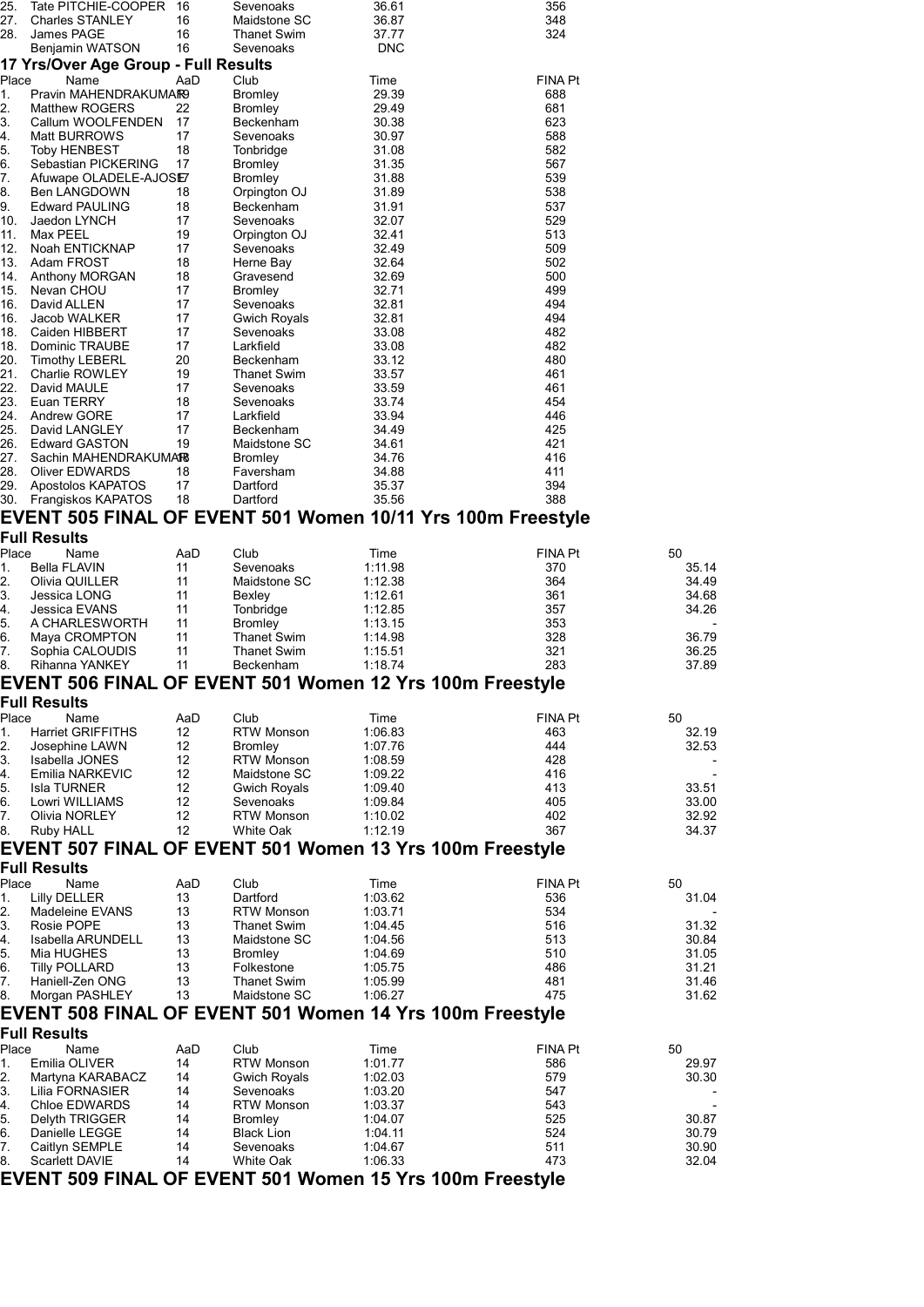|                                                                                                                                                           | <b>Full Results</b>                                       |           |                                        |                    |                                                               |                |
|-----------------------------------------------------------------------------------------------------------------------------------------------------------|-----------------------------------------------------------|-----------|----------------------------------------|--------------------|---------------------------------------------------------------|----------------|
| Place<br>1.                                                                                                                                               | Name<br>Kahlen ARUNDELL                                   | AaD<br>15 | Club<br>Maidstone SC                   | Time<br>1:01.12    | <b>FINA Pt</b><br>605                                         | 50<br>29.67    |
| 2.                                                                                                                                                        | <b>Emily SERAFINI</b>                                     | 15        | <b>Bromley</b>                         | 1:01.43            | 596                                                           | 29.93          |
| 3.                                                                                                                                                        | Hannah MURPHY                                             | 15        | Maidstone SC                           | 1:01.46            | 595                                                           |                |
| 4.                                                                                                                                                        | Annie SANDERS                                             | 15        | Gwich Royals                           | 1:01.51            | 594                                                           | 29.67          |
| 5.                                                                                                                                                        | Jessica GABLE                                             | 15        | <b>RTW Monson</b>                      | 1:02.44            | 567                                                           |                |
| 6.<br>7.                                                                                                                                                  | Emily-Rose EVANS<br><b>Beatrice PICKERING</b>             | 15<br>15  | Dover Life<br><b>Bromley</b>           | 1:02.76<br>1:02.85 | 559<br>556                                                    | 30.92<br>30.05 |
| 8.                                                                                                                                                        | Si Yao Peony LEE                                          | 15        | Sevenoaks                              | 1:03.14            | 549                                                           | 30.66          |
|                                                                                                                                                           | EVENT 510 FINAL OF EVENT 501 Women 16 Yrs 100m Freestyle  |           |                                        |                    |                                                               |                |
|                                                                                                                                                           | <b>Full Results</b>                                       |           |                                        |                    |                                                               |                |
| Place                                                                                                                                                     | Name                                                      | AaD       | Club                                   | Time               | <b>FINA Pt</b>                                                | 50             |
| 1.                                                                                                                                                        | Kasia TITTERTON                                           | 16        | <b>Bromley</b>                         | 58.76              | 681                                                           | 28.51          |
| 2.                                                                                                                                                        | Izabella OKARO                                            | 16        | Sevenoaks                              | 59.11              | 669                                                           |                |
| 3.                                                                                                                                                        | Lola BURNS                                                | 16        | Beckenham                              | 1:00.70            | 618                                                           | 29.41          |
| 4.<br>5.                                                                                                                                                  | Annabella COTTRELL<br><b>Lilly-Marie DERRY</b>            | 16<br>16  | Gwich Royals<br>Sevenoaks              | 1:02.14<br>1:02.86 | 576<br>556                                                    | 29.52          |
| 6.                                                                                                                                                        | Amber PIPER                                               | 16        | <b>Thanet Swim</b>                     | 1:02.96            | 554                                                           | 31.03          |
| 7.                                                                                                                                                        | Martha ROBERTS                                            | 16        | Sevenoaks                              | 1:03.18            | 548                                                           | 30.51          |
| 8.                                                                                                                                                        | Amy CONNER                                                | 16        | Maidstone SC                           | 1:03.31            | 544                                                           | 30.28          |
|                                                                                                                                                           |                                                           |           |                                        |                    | EVENT 511 FINAL OF EVENT 501 Women 17 Yrs/Over 100m Freestyle |                |
|                                                                                                                                                           | <b>Full Results</b>                                       |           |                                        |                    |                                                               |                |
| Place                                                                                                                                                     | Name                                                      | AaD       | Club                                   | Time               | <b>FINA Pt</b>                                                | 50             |
| 1.                                                                                                                                                        | Evelyn DAVIS                                              | 18        | Bromley                                | 56.31              | 774                                                           | 27.43          |
| 2.<br>3.                                                                                                                                                  | Katie LATHAM<br>Emma VAN SELM                             | 25<br>19  | Bromley<br><b>Bromley</b>              | 57.89<br>58.86     | 712<br>678                                                    | 28.13          |
| 4.                                                                                                                                                        | <b>Tiegan CHILD</b>                                       | 20        | <b>Bromley</b>                         | 59.07              | 670                                                           |                |
| 5.                                                                                                                                                        | Caitlin EBBAGE                                            | 17        | Tonbridge                              | 59.09              | 670                                                           | 28.40          |
| 6.                                                                                                                                                        | Annabel SMITH                                             | 19        | <b>Bromley</b>                         | 59.36              | 661                                                           | 28.25          |
| 7.                                                                                                                                                        | Lilie CHAMBERS                                            | 18        | Sevenoaks                              | 1:00.58            | 621                                                           | 28.87          |
| 8.                                                                                                                                                        | Amelia CHILDS                                             | 18        | Sevenoaks                              | 1:00.92            | 611                                                           | 29.28          |
|                                                                                                                                                           | EVENT 512 FINAL OF EVENT 502 Men 10/11 Yrs 100m Freestyle |           |                                        |                    |                                                               |                |
|                                                                                                                                                           | <b>Full Results</b>                                       |           |                                        |                    |                                                               |                |
| Place                                                                                                                                                     | Name                                                      | AaD       | Club                                   | Time               | FINA Pt                                                       | 50             |
| 1.                                                                                                                                                        | Charlie BRAID                                             | 11        | Gwich Royals                           | 1:08.56            | 320                                                           | 33.15          |
| 2.<br>3.                                                                                                                                                  | Hayden SANDERS<br>Maksim ANDRUKOVICS 11                   | 11        | Gwich Royals<br>Beckenham              | 1:11.18<br>1:16.45 | 286<br>231                                                    | 35.47          |
| 4.                                                                                                                                                        | Jake MOK                                                  | 11        | White Oak                              | 1:16.95            | 226                                                           | 36.36          |
| 5.                                                                                                                                                        | Thomas DE CRUZ                                            | 10        | Beckenham                              | 1:18.23            | 215                                                           |                |
| 6.                                                                                                                                                        | <b>Phoenix CLARY</b>                                      | 10        | <b>RTW Monson</b>                      | 1:19.98            | 201                                                           | 37.06          |
| 7.                                                                                                                                                        | Lucas BOND                                                | 11        | Orpington OJ                           | 1:20.48            | 198                                                           | 37.30          |
| 8.                                                                                                                                                        | <b>Oliver CARR</b>                                        | 11        | Maidstone SC                           | 1:21.00            | 194                                                           | 37.58          |
|                                                                                                                                                           | EVENT 513 FINAL OF EVENT 502 Men 12 Yrs 100m Freestyle    |           |                                        |                    |                                                               |                |
|                                                                                                                                                           |                                                           |           |                                        |                    |                                                               |                |
|                                                                                                                                                           | <b>Full Results</b>                                       |           |                                        |                    |                                                               |                |
| Place                                                                                                                                                     | Name                                                      | AaD       | Club                                   | Time               | <b>FINA Pt</b>                                                | 50             |
|                                                                                                                                                           | Thomas LOVE                                               | 12        | Beckenham                              | 1:05.64            | 364                                                           | 31.71          |
|                                                                                                                                                           | Jago DALEY-ALLISON                                        | 12        | Beckenham                              | 1:07.77            | 331                                                           | 32.96          |
|                                                                                                                                                           | Oliver BECKWITH                                           | 12        | MwayMaritime                           | 1:08.68<br>1:08.72 | 318                                                           |                |
|                                                                                                                                                           | William SEREKI<br>Charlie COCKS                           | 12<br>12  | Maidstone SC<br><b>Thanet Swim</b>     | 1:10.36            | 318<br>296                                                    | 33.54          |
|                                                                                                                                                           | Henry SHEPHERD                                            | 12        | Orpington OJ                           | 1:10.37            | 296                                                           | 34.33          |
| 7.                                                                                                                                                        | <b>Bryce WALLIS</b>                                       | 12        | Dartford                               | 1:11.01            | 288                                                           | 34.27          |
|                                                                                                                                                           | <b>Finlay SMITH</b>                                       | 12        | <b>Thanet Swim</b>                     | 1:12.00            | 276                                                           | 34.49          |
|                                                                                                                                                           | EVENT 514 FINAL OF EVENT 502 Men 13 Yrs 100m Freestyle    |           |                                        |                    |                                                               |                |
|                                                                                                                                                           | <b>Full Results</b>                                       |           |                                        |                    |                                                               |                |
| Place                                                                                                                                                     | Name                                                      | AaD       | Club                                   | Time               | FINA Pt                                                       | 50             |
| 1.                                                                                                                                                        | Filip GRIGORAS                                            | 13        | <b>Thanet Swim</b>                     | 1:01.76            | 438                                                           | 30.23          |
|                                                                                                                                                           | George GOODWIN                                            | 13        | <b>Black Lion</b>                      | 1:02.16            | 429                                                           | 30.09          |
|                                                                                                                                                           | Caspar NALEPA<br><b>Edward WILLIAMS</b>                   | 13<br>13  | <b>Gwich Royals</b><br>Dover Life      | 1:02.38<br>1:04.85 | 425<br>378                                                    |                |
|                                                                                                                                                           | Raef OWEN                                                 | 13        | <b>Gwich Royals</b>                    | 1:04.96            | 376                                                           | 31.26          |
|                                                                                                                                                           | Leo NIKOLIC                                               | 13        | Dartford                               | 1:05.12            | 373                                                           | 31.14          |
|                                                                                                                                                           | Jeremiah CARNEGIE                                         | 13        | Beckenham                              | 1:05.17            | 372                                                           | 31.28          |
|                                                                                                                                                           | <b>Stanley READER</b>                                     | 13        | <b>Gwich Royals</b>                    | 1:05.42            | 368                                                           | 31.55          |
|                                                                                                                                                           | EVENT 515 FINAL OF EVENT 502 Men 14 Yrs 100m Freestyle    |           |                                        |                    |                                                               |                |
|                                                                                                                                                           | <b>Full Results</b>                                       |           |                                        |                    |                                                               |                |
| Place                                                                                                                                                     | Name                                                      | AaD       | Club                                   | Time               | <b>FINA Pt</b>                                                | 50             |
| 1.                                                                                                                                                        | Aran BISSETT                                              | 14        | <b>RTW Monson</b>                      | 54.59              | 634                                                           | 26.23          |
|                                                                                                                                                           | Max EL-MOKADEM                                            | 14<br>14  | <b>RTW Monson</b>                      | 57.12<br>58.15     | 553                                                           |                |
|                                                                                                                                                           | Ralph SEREKI<br>Oscar COLYER                              | 14        | Maidstone SC<br><b>Black Lion</b>      | 59.56              | 524<br>488                                                    | 27.87<br>28.45 |
|                                                                                                                                                           | Kal-EI NTIAMOAH                                           | 14        | Beckenham                              | 1:01.66            | 440                                                           |                |
|                                                                                                                                                           | Finn JACKSON                                              | 14        | Maidstone SC                           | 1:02.15            | 430                                                           | 29.59          |
|                                                                                                                                                           | Harry COCKS                                               | 14        | <b>Thanet Swim</b>                     | 1:02.54            | 422                                                           | 30.01          |
|                                                                                                                                                           | <b>Charley KING</b>                                       | 14        | <b>Thanet Swim</b>                     | 1:02.55            | 421                                                           | 30.18          |
|                                                                                                                                                           | EVENT 516 FINAL OF EVENT 502 Men 15 Yrs 100m Freestyle    |           |                                        |                    |                                                               |                |
|                                                                                                                                                           | <b>Full Results</b>                                       |           |                                        |                    |                                                               |                |
| Place                                                                                                                                                     | Name                                                      | AaD       | Club                                   | Time               | <b>FINA Pt</b>                                                | 50             |
| 1.                                                                                                                                                        | Kevin CAO                                                 | 15        | <b>Gwich Royals</b>                    | 56.02              | 587                                                           | 27.04          |
|                                                                                                                                                           | Tom HAWKINS<br>Jack PASS                                  | 15<br>15  | Bexley<br>Sevenoaks                    | 56.04<br>56.75     | 586<br>564                                                    | 26.79<br>27.49 |
|                                                                                                                                                           | Ruben COWLEY ANTELO15                                     |           | Tonbridge                              | 56.86              | 561                                                           |                |
| 1.<br>2.<br>3.<br>4.<br>5.<br>6.<br>8.<br>$\frac{2}{3}$ .<br>4.<br>5.<br>6.<br>7.<br>8.<br>2.<br>3.<br>4.<br>5.<br>6.<br>7.<br>8.<br>2.<br>3.<br>4.<br>5. | Hayden ANNAN                                              | 15        | <b>RTW Monson</b>                      | 57.17              | 552                                                           |                |
| 6.<br>7.                                                                                                                                                  | <b>Frederick JONES</b><br>Alex YOUSEMAN                   | 15<br>15  | <b>RTW Monson</b><br><b>Black Lion</b> | 57.24<br>57.44     | 550<br>544                                                    | 28.12<br>27.91 |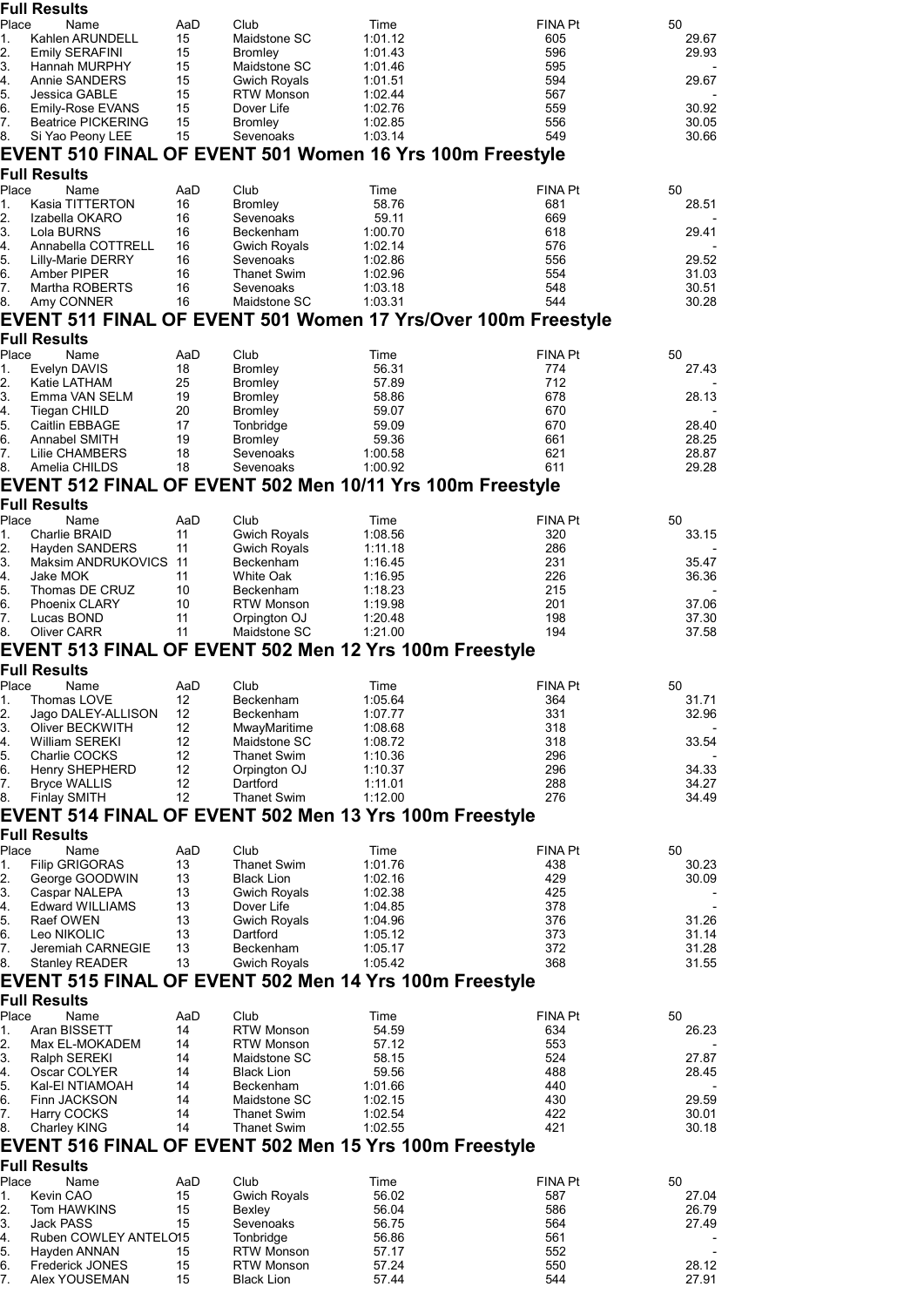| 8.       | Joshua INGLIS                  | 15       | <b>Bromley</b>                           | 58.99                                                         | 502            | 28.38 |
|----------|--------------------------------|----------|------------------------------------------|---------------------------------------------------------------|----------------|-------|
|          |                                |          |                                          | EVENT 517 FINAL OF EVENT 502 Men 16 Yrs 100m Freestyle        |                |       |
|          | <b>Full Results</b>            |          |                                          |                                                               |                |       |
| Place    | Name                           | AaD      | Club                                     | Time                                                          | FINA Pt        | 50    |
| 1.       | Samuel LANDER                  | 16       | <b>Bromley</b>                           | 54.44                                                         | 639            | 26.55 |
| 2.       | Noah OLADELE-AJOSE 16          |          | Bromley                                  | 55.56                                                         | 601            |       |
| 3.<br>4. | Liam HAMP<br>Samuel RYAN       | 16<br>16 | <b>Thanet Swim</b><br>Orpington OJ       | 55.70<br>56.58                                                | 597<br>569     | 27.39 |
| 5.       | Oscar BEHRENS                  | 16       | Maidstone SC                             | 56.75                                                         | 564            | 27.38 |
| 6.       | <b>Bryan DINEV</b>             | 16       | Bexley                                   | 56.78                                                         | 563            | 27.37 |
| 7.       | Chun Shing YUEN                | 16       | Ashford Sch                              | 58.26                                                         | 522            | 27.64 |
| 8.       | Kieran ELVY                    | 16       | Sevenoaks                                | 58.33                                                         | 520            | 27.95 |
|          |                                |          |                                          | EVENT 518 FINAL OF EVENT 502 Men 17 Yrs/Over 100m Freestyle   |                |       |
|          | <b>Full Results</b>            |          |                                          |                                                               |                |       |
| Place    | Name                           | AaD      | Club                                     | Time                                                          | FINA Pt        | 50    |
| 1.       | Joseph DOBB                    | 22       | <b>Bromley</b>                           | 52.54                                                         | 711            | 25.36 |
| 2.       | Zachary RAYMOND                | 18       | Sevenoaks                                | 53.59                                                         | 670            |       |
| 3.<br>4. | James CLEAVER<br>Luca MCAVOY   | 17<br>18 | Beckenham<br><b>Thanet Swim</b>          | 53.71<br>53.78                                                | 666<br>663     |       |
| 5.       | Pravin MAHENDRAKUMAR9          |          | <b>Bromley</b>                           | 54.54                                                         | 636            | 25.87 |
| 6.       | Daniel WILDING                 | 18       | Erith & Dist                             | 54.70                                                         | 630            | 25.68 |
| 7.       | Matt BURROWS                   | 17       | Sevenoaks                                | 54.91                                                         | 623            | 26.62 |
| 8.       | Matthew ROGERS                 | 22       | <b>Bromley</b>                           | 55.80                                                         | 594            | 26.66 |
|          |                                |          |                                          | EVENT 519 FINAL OF EVENT 503 Women 10/11 Yrs 50m Breaststroke |                |       |
|          | <b>Full Results</b>            |          |                                          |                                                               |                |       |
| Place    | Name                           | AaD      | Club                                     | Time                                                          | <b>FINA Pt</b> |       |
| 1.       | Olivia QUILLER                 | 11       | Maidstone SC                             | 40.68                                                         | 377            |       |
| 2.       | Jessica EVANS                  | 11       | Tonbridge                                | 42.97                                                         | 320            |       |
| 3.       | Maya CROMPTON                  | 11       | <b>Thanet Swim</b>                       | 43.00                                                         | 319            |       |
| 4.<br>5. | Rosie HOLLANDS<br>Ramona HALL  | 11<br>11 | Folkestone<br>Erith & Dist               | 45.55<br>45.76                                                | 268<br>265     |       |
| 6.       | Lola BOURNER                   | 11       | <b>Black Lion</b>                        | 45.81                                                         | 264            |       |
| 7.       | <b>Isabelle MAY</b>            | 11       | Maidstone SC                             | 45.95                                                         | 261            |       |
| 8.       | Anastasia LARIONOVA            | - 11     | <b>Thanet Swim</b>                       | 46.30                                                         | 256            |       |
|          |                                |          |                                          | EVENT 520 FINAL OF EVENT 503 Women 12 Yrs 50m Breaststroke    |                |       |
|          | <b>Full Results</b>            |          |                                          |                                                               |                |       |
| Place    | Name                           | AaD      | Club                                     | Time                                                          | <b>FINA Pt</b> |       |
| 1.       | Josephine LAWN                 | 12       | <b>Bromley</b>                           | 36.48                                                         | 523            |       |
| 2.       | <b>Harriet GRIFFITHS</b>       | 12       | <b>RTW Monson</b>                        | 37.39                                                         | 486            |       |
| 3.       | Emilia NARKEVIC                | 12       | Maidstone SC                             | 40.51                                                         | 382            |       |
| 4.<br>5. | Verena PAULING<br>Ruby HALL    | 12<br>12 | Tonbridge<br><b>White Oak</b>            | 40.79<br>40.84                                                | 374<br>373     |       |
| 6.       | Heidi COX                      | 12       | Sittingbourn                             | 41.26                                                         | 361            |       |
| 7.       | Kobisha MAHENDRAKUMAR          |          | <b>Bromley</b>                           | 41.52                                                         | 355            |       |
| 8.       | <b>Florence MORRISS</b>        | 12       | <b>Thanet Swim</b>                       | 41.86                                                         | 346            |       |
|          |                                |          |                                          | EVENT 521 FINAL OF EVENT 503 Women 13 Yrs 50m Breaststroke    |                |       |
|          | <b>Full Results</b>            |          |                                          |                                                               |                |       |
| Place    | Name                           | AaD      | Club                                     | Time                                                          | FINA Pt        |       |
| 1.       | Imogen MYLES                   | 13       | Sevenoaks                                | 35.89                                                         | 549            |       |
| 2.       | Amalie SMITH                   | 13       | Tonbridge                                | 36.41                                                         | 526            |       |
| 3.       | Jessica SHIU                   | 13       | Beckenham                                | 36.92                                                         | 504            |       |
| 4.       | Mia HUGHES<br>Abigail SMILEY   | 13       | <b>Bromley</b>                           | 37.39                                                         | 486<br>475     |       |
| 5.<br>6. | Veronique CROZET               | 13<br>13 | <b>RTW Monson</b><br><b>Gwich Royals</b> | 37.67<br>37.90                                                | 466            |       |
| 7.       | Tabitha BONNER                 | 13       | Larkfield                                | 39.32                                                         | 418            |       |
| 7.       | Cara NEAL                      | 13       | Sevenoaks                                | 39.32                                                         | 418            |       |
|          |                                |          |                                          | EVENT 522 FINAL OF EVENT 503 Women 14 Yrs 50m Breaststroke    |                |       |
|          | <b>Full Results</b>            |          |                                          |                                                               |                |       |
| Place    | Name                           | AaD      | Club                                     | Time                                                          | <b>FINA Pt</b> |       |
| 1.       | Emilia OLIVER                  | 14       | <b>RTW Monson</b>                        | 34.51                                                         | 618            |       |
| 2.       | Ellie ROGERS                   | 14       | Tonbridge                                | 34.84                                                         | 600            |       |
| 3.       | Charlotte FIELD                | 14       | Orpington OJ                             | 36.02                                                         | 543            |       |
| 4.       | Heidi WALKIN                   | 14       | <b>Thanet Swim</b>                       | 36.56                                                         | 520            |       |
| 5.<br>6. | Olivia DUNN<br>Esenia BUSHMINA | 14<br>14 | Beckenham<br>Erith & Dist                | 36.63<br>37.73                                                | 517<br>473     |       |
| 7.       | <b>Scarlett DAVIE</b>          | 14       | White Oak                                | 37.87                                                         | 467            |       |
| 8.       | Jemima TOPPING                 | 14       | <b>Thanet Swim</b>                       | 38.50                                                         | 445            |       |
|          |                                |          |                                          | EVENT 523 FINAL OF EVENT 503 Women 15 Yrs 50m Breaststroke    |                |       |
|          | <b>Full Results</b>            |          |                                          |                                                               |                |       |
| Place    | Name                           | AaD      | Club                                     | Time                                                          | FINA Pt        |       |
| 1.       | Natasha GREER                  | 15       | <b>Gwich Royals</b>                      | 35.54                                                         | 566            |       |
| 2.       | Lan LE                         | 15       | Bexley                                   | 36.22                                                         | 534            |       |
| 3.       | Isobelle DILL-RUSSELL          | 15       | Dover Life                               | 36.70                                                         | 514            |       |
| 4.       | Evie SMITH                     | 15       | Maidstone SC                             | 36.81                                                         | 509            |       |
| 5.       | Annie SANDERS                  | 15       | <b>Gwich Royals</b>                      | 36.93                                                         | 504            |       |
| 6.<br>7. | Louise TAYLOR<br>Lisa HOWARD   | 15<br>15 | Beckenham<br><b>Bromley</b>              | 37.39<br>37.47                                                | 486<br>483     |       |
| 8.       | Chloe DESIDERIO                | 15       | Dover Life                               | 38.14                                                         | 458            |       |
|          |                                |          |                                          | EVENT 524 FINAL OF EVENT 503 Women 16 Yrs 50m Breaststroke    |                |       |
|          |                                |          |                                          |                                                               |                |       |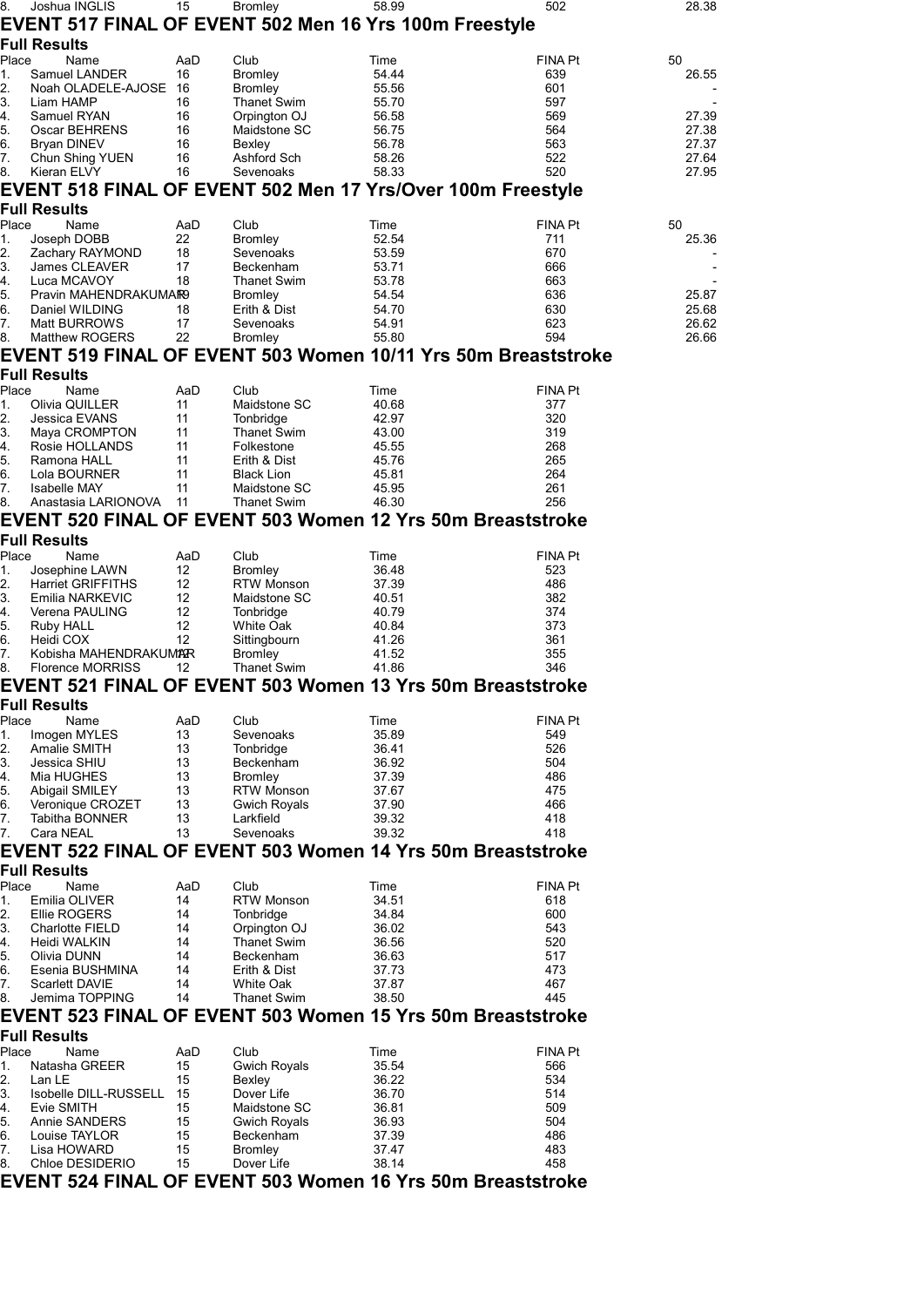|                                                                                                                                                                   | <b>Full Results</b>                         |           |                                          |                                                                 |                       |
|-------------------------------------------------------------------------------------------------------------------------------------------------------------------|---------------------------------------------|-----------|------------------------------------------|-----------------------------------------------------------------|-----------------------|
| Place                                                                                                                                                             | Name                                        | AaD       | Club                                     | Time                                                            | <b>FINA Pt</b>        |
| 1.<br>2.                                                                                                                                                          | Lilly-Marie DERRY<br>Zoe EVERETT            | 16<br>16  | Sevenoaks<br><b>Gwich Royals</b>         | 34.66<br>35.60                                                  | 610<br>563            |
| 3.                                                                                                                                                                | Amber PIPER                                 | 16        | Thanet Swim                              | 35.93                                                           | 547                   |
| 4.                                                                                                                                                                | Amy TOPPING                                 | 16        | <b>Thanet Swim</b>                       | 36.11                                                           | 539                   |
| 5.<br>6.                                                                                                                                                          | Hannah LEWIS                                | 16        | Bromley                                  | 36.12                                                           | 539                   |
| 7.                                                                                                                                                                | Ella-Louise DOYLE<br>Martha ROBERTS         | 16<br>16  | <b>Gwich Royals</b><br>Sevenoaks         | 36.43<br>36.86                                                  | 525<br>507            |
| 8.                                                                                                                                                                | K ANDERSSON HARMONI6                        |           | Saxon Crown                              | 38.10                                                           | 459                   |
|                                                                                                                                                                   |                                             |           |                                          | EVENT 525 FINAL OF EVENT 503 Women 17 Yrs/Over 50m Breaststroke |                       |
|                                                                                                                                                                   | <b>Full Results</b>                         |           |                                          |                                                                 |                       |
| Place                                                                                                                                                             | Name                                        | AaD       | Club                                     | Time                                                            | FINA Pt               |
| 1.                                                                                                                                                                | Maddison LAY                                | 18        | <b>Thanet Swim</b>                       | 33.18                                                           | 695                   |
| 2.<br>3.                                                                                                                                                          | Imogen STODDART<br>Eliza POWELL             | 17<br>18  | Sevenoaks<br><b>Bromley</b>              | 33.95<br>33.98                                                  | 649<br>647            |
| 4.                                                                                                                                                                | Lily JEWELL                                 | 20        | <b>Thanet Swim</b>                       | 35.20                                                           | 582                   |
| 5.                                                                                                                                                                | Isobella ADAMS-HOWARD9                      |           | <b>Beckenham</b>                         | 35.30                                                           | 577                   |
| 6.<br>7.                                                                                                                                                          | Lilou SAEIJS<br>Molly LOWN                  | 17<br>17  | <b>Bromley</b><br>Dover Life             | 35.59<br>36.04                                                  | 563<br>542            |
| 8.                                                                                                                                                                | <b>Holly GEAKE</b>                          | 17        | Tonbridge                                | 36.17                                                           | 537                   |
|                                                                                                                                                                   |                                             |           |                                          | EVENT 526 FINAL OF EVENT 504 Men 10/11 Yrs 50m Breaststroke     |                       |
|                                                                                                                                                                   | <b>Full Results</b>                         |           |                                          |                                                                 |                       |
| Place                                                                                                                                                             | Name                                        | AaD       | Club                                     | Time                                                            | FINA Pt               |
| 1.                                                                                                                                                                | Hayden SANDERS                              | 11        | <b>Gwich Royals</b>                      | 41.89                                                           | 237                   |
| 2.<br>3.                                                                                                                                                          | Arthur DRIVER<br>Charlie BRAID              | 11<br>11  | Beckenham<br><b>Gwich Royals</b>         | 42.62<br>45.23                                                  | 225<br>188            |
| 4.                                                                                                                                                                | Dominic WATERTON                            | 11        | Tonbridge                                | 45.38                                                           | 186                   |
| 5.                                                                                                                                                                | Jake MOK                                    | 11        | White Oak                                | 47.30                                                           | 165                   |
| 6.<br>7.                                                                                                                                                          | Thomas DE CRUZ<br>Oliver CARR               | 10<br>11  | Beckenham<br>Maidstone SC                | 47.52<br>49.22                                                  | 162<br>146            |
| 8.                                                                                                                                                                | Lucas BOND                                  | 11        | Orpington OJ                             | 49.51                                                           | 143                   |
|                                                                                                                                                                   |                                             |           |                                          | EVENT 527 FINAL OF EVENT 504 Men 12 Yrs 50m Breaststroke        |                       |
|                                                                                                                                                                   | <b>Full Results</b>                         |           |                                          |                                                                 |                       |
| Place                                                                                                                                                             | Name                                        | AaD       | Club                                     | Time                                                            | <b>FINA Pt</b>        |
| 1.<br>2.                                                                                                                                                          | Ben NEGUS<br>Thomas ELLERSHAW               | 12<br>12  | Gwich Royals<br>Sevenoaks                | 38.13<br>38.50                                                  | 315<br>306            |
| 3.                                                                                                                                                                | Henry SHEPHERD                              | 12        | Orpington OJ                             | 40.78                                                           | 257                   |
| 4.                                                                                                                                                                | Haoming DU                                  | 12        | Beckenham                                | 41.67                                                           | 241                   |
| 5.<br>6.                                                                                                                                                          | <b>Zyrell ONG</b><br>William SEREKI         | 12<br>12  | <b>Thanet Swim</b><br>Maidstone SC       | 41.74<br>42.67                                                  | 240<br>224            |
| 7.                                                                                                                                                                | William WEST                                | 12        | <b>Thanet Swim</b>                       | 43.42                                                           | 213                   |
| 8.                                                                                                                                                                | Ayotunde DAUDA                              | 12        | Saxon Crown                              | 43.88                                                           | 206                   |
|                                                                                                                                                                   |                                             |           |                                          | EVENT 528 FINAL OF EVENT 504 Men 13 Yrs 50m Breaststroke        |                       |
|                                                                                                                                                                   | <b>Full Results</b>                         |           |                                          |                                                                 |                       |
| Place<br>1.                                                                                                                                                       | Name<br>Jeremiah CARNEGIE                   | AaD<br>13 | Club<br>Beckenham                        | Time<br>35.06                                                   | <b>FINA Pt</b><br>405 |
| 2.                                                                                                                                                                | Caspar NALEPA                               | 13        | Gwich Royals                             | 35.86                                                           | 378                   |
| 3.                                                                                                                                                                | James TAYLOR-WRIGHT 13                      |           | <b>RTW Monson</b>                        | 36.60                                                           | 356                   |
| 4.<br>5.                                                                                                                                                          | Oscar FARTHING                              | 13        | <b>Thanet Swim</b>                       | 37.36                                                           | 335                   |
|                                                                                                                                                                   |                                             |           |                                          |                                                                 |                       |
|                                                                                                                                                                   | Edward WILLIAMS                             | 13        | Dover Life                               | 37.54                                                           | 330                   |
|                                                                                                                                                                   | David DICK<br>Benas BENDZIUNAS              | 13<br>13  | Erith & Dist<br><b>Thanet Swim</b>       | 38.15<br>38.69                                                  | 314<br>301            |
|                                                                                                                                                                   | George FARTHING                             | 13        | Orpington OJ                             | 39.26                                                           | 288                   |
| 6.<br>7.<br>8.                                                                                                                                                    |                                             |           |                                          | EVENT 529 FINAL OF EVENT 504 Men 14 Yrs 50m Breaststroke        |                       |
|                                                                                                                                                                   | <b>Full Results</b>                         |           |                                          |                                                                 |                       |
|                                                                                                                                                                   | Name<br>Aran BISSETT                        | AaD<br>14 | Club<br><b>RTW Monson</b>                | Time                                                            | <b>FINA Pt</b>        |
|                                                                                                                                                                   | Max EL-MOKADEM                              | 14        | <b>RTW Monson</b>                        | 31.13<br>33.52                                                  | 579<br>463            |
|                                                                                                                                                                   | Ralph SEREKI                                | 14        | Maidstone SC                             | 33.56                                                           | 462                   |
|                                                                                                                                                                   | Kal-EI NTIAMOAH                             | 14        | Beckenham                                | 33.89                                                           | 448                   |
|                                                                                                                                                                   | Harry COCKS<br>Charley KING                 | 14<br>14  | <b>Thanet Swim</b><br><b>Thanet Swim</b> | 35.60<br>36.59                                                  | 387<br>356            |
|                                                                                                                                                                   | Oliver BOYCE                                | 14        | Tonbridge                                | 36.91                                                           | 347                   |
|                                                                                                                                                                   | Aubry ARMADA BENNET14                       |           | Sevenoaks                                | 37.10                                                           | 342                   |
|                                                                                                                                                                   |                                             |           |                                          | EVENT 530 FINAL OF EVENT 504 Men 15 Yrs 50m Breaststroke        |                       |
|                                                                                                                                                                   | <b>Full Results</b><br>Name                 |           |                                          |                                                                 |                       |
|                                                                                                                                                                   | Joshua INGLIS                               | AaD<br>15 | Club<br><b>Bromley</b>                   | Time<br>31.22                                                   | FINA Pt<br>574        |
|                                                                                                                                                                   | Demi ALLI                                   | 15        | Sevenoaks                                | 31.57                                                           | 555                   |
|                                                                                                                                                                   | Finley GILHAM                               | 15        | Bexley                                   | 32.43                                                           | 512                   |
|                                                                                                                                                                   | Tom HAWKINS<br>Alexander TOLLIT             | 15<br>15  | Bexley<br><b>RTW Monson</b>              | 32.91<br>33.19                                                  | 490<br>477            |
|                                                                                                                                                                   | Jack PASS                                   | 15        | Sevenoaks                                | 33.25                                                           | 475                   |
|                                                                                                                                                                   | Nam LE                                      | 15        | Bexley                                   | 33.60                                                           | 460                   |
|                                                                                                                                                                   | Lucas BRYL                                  | 15        | <b>Bromley</b>                           | 33.85                                                           | 450                   |
|                                                                                                                                                                   |                                             |           |                                          | EVENT 531 FINAL OF EVENT 504 Men 16 Yrs 50m Breaststroke        |                       |
|                                                                                                                                                                   | <b>Full Results</b><br>Name                 | AaD       | Club                                     | Time                                                            | <b>FINA Pt</b>        |
|                                                                                                                                                                   | Alexander CORVER                            | 16        | <b>Bromley</b>                           | 30.65                                                           | 606                   |
|                                                                                                                                                                   | Sam MARTIN-YOUNG                            | 16        | Sevenoaks                                | 31.30                                                           | 569                   |
|                                                                                                                                                                   | Albert WHITLOCK<br><b>Christian PAULING</b> | 16<br>16  | Sevenoaks<br>Beckenham                   | 31.55<br>32.23                                                  | 556<br>521            |
|                                                                                                                                                                   | Callum FARROW                               | 16        | <b>Black Lion</b>                        | 32.33                                                           | 517                   |
| Place<br>1.<br>2.<br>3.<br>4.<br>5.<br>6.<br>7.<br>8.<br>Place<br>1.<br>2.<br>3.<br>4.<br>5.<br>6.<br>7.<br>8.<br>Place<br>1.<br>2.<br>3.<br>4.<br>5.<br>6.<br>7. | Kadeen JEMMOTT<br>Owen DUNSMORE             | 16<br>16  | Bexley<br>Erith & Dist                   | 33.55<br>33.57                                                  | 462<br>461            |